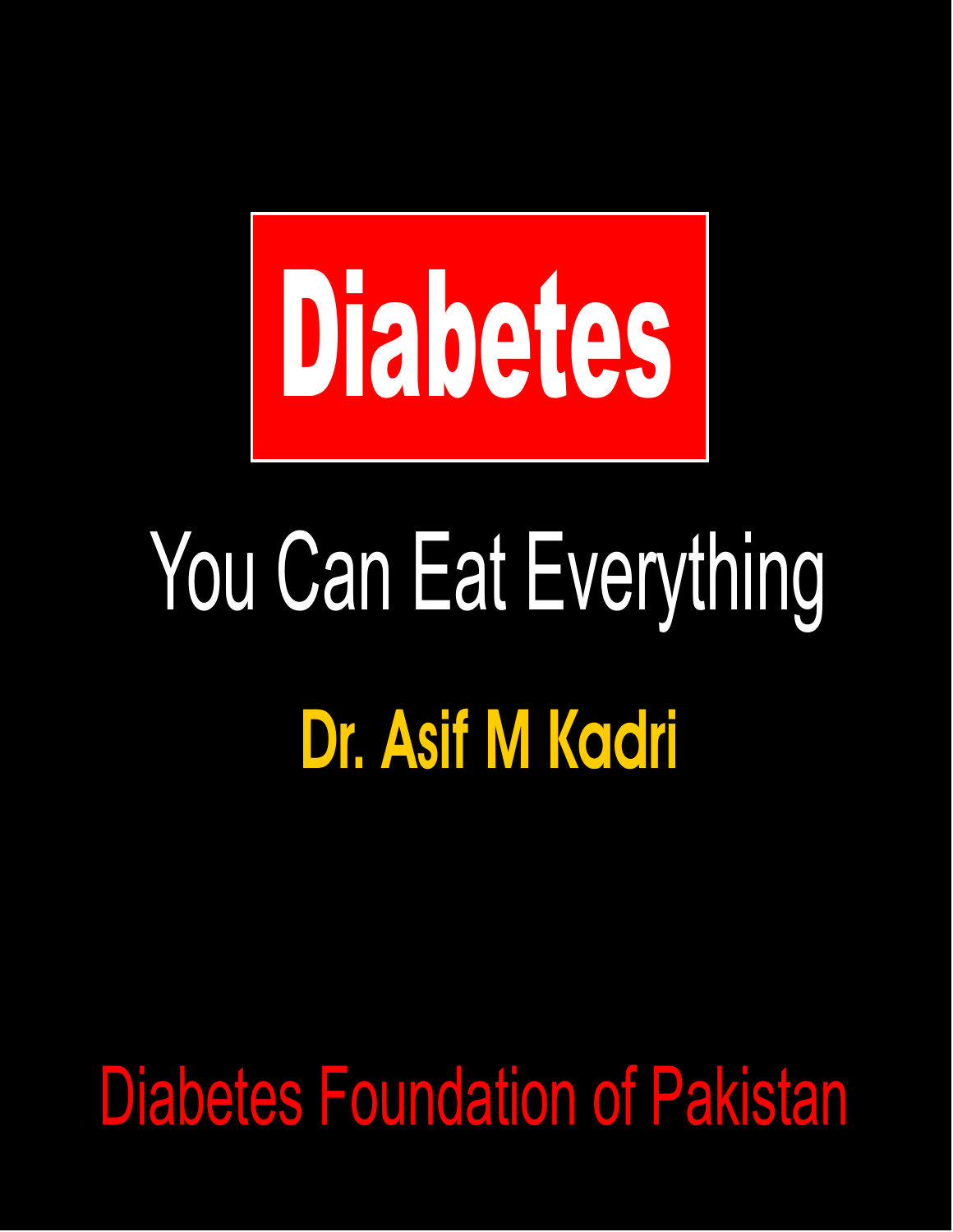The text in this electronic document is a translation by the author of his original work in Urdu, printed and published by Diabetes Foundation of Pakistan for free distribution within Pakistan**.**

#### **Dr. Muhammad Asif Mahmood, 2007**

*(Alias: Dr.Asif M Kadri)* No Part of this publication may be reproduced or transmitted in any form or by any means without the written permission of the author The author can be contacted at 15/6 Mohni Road Lahore Pakistan Tel: 0092 -42-5160112 Ext: 317, 0092-42-8478558, 0092-42- 7248449 Email: asif@drasif.com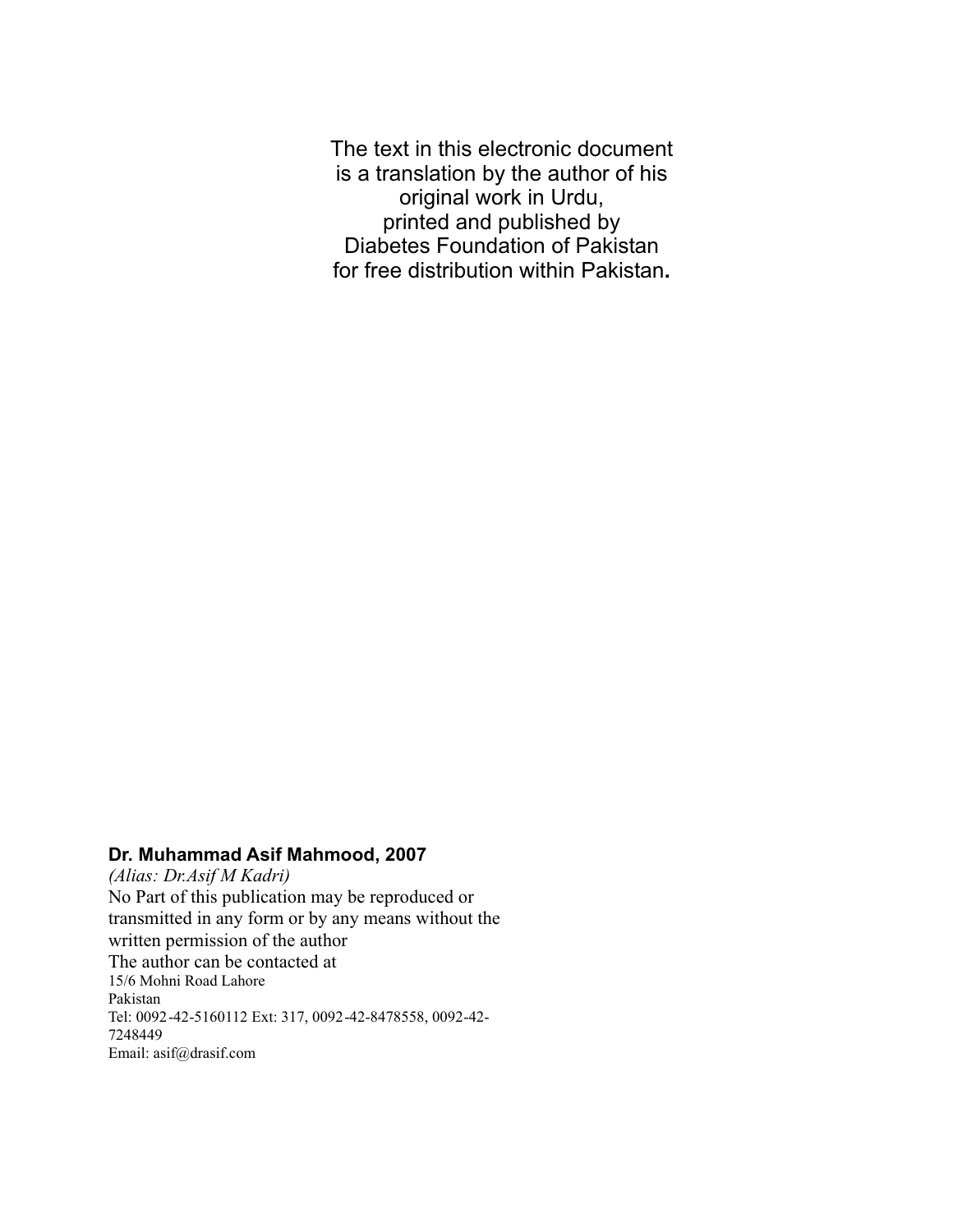## **Foreword**

Majority of people with diabetes are basically fond of eating, and it is this fondness that probably is a contributing factor in the causation of their disease. The diagnosis of diabetes comes to them as a shock, because it brings a prohibitive restraint on the pleasure that they used to have in eating. They are generally given a very limited range of choices in food, with hardly any room for changes according to their personal preferences. Then the meal plans given in such recommendations, rarely ever conform to their socio-cultural eating peculiarities. Such meal plans are hence unacceptable to majority of the people, and what is unacceptable is frequently ignored, resulting in poor dietary compliance.

The situation has always pained me. It is understandable that people with diabetes have to put up with some form of dietary modification nonetheless, but there is no reason why this modification has to be more tough and stiff than is absolutely necessary. We can surely make some room for squeezing in a bit of personal preferences to make their meal plans more palatable and hence more acceptable.

We all at the Diabetes Foundation of Pakistan were also convinced that we should suggest a meal plan to our people with diabetes, which is more akin to our socio-cultural peculiarities. The introduction of carbohydrate counting at the international level was a very attractive innovation in this regard, but unfortunately there was no scientific data available regarding our local foods. We still decided to take up the task, and the result of our efforts, which spanned over more than a year, is now in your hands. We know it is not perfect, and we urge upon you to point out the deficiencies as and when you find them, but we are still feel proud that we have at least provided a foundation on which a better building may one day be erected.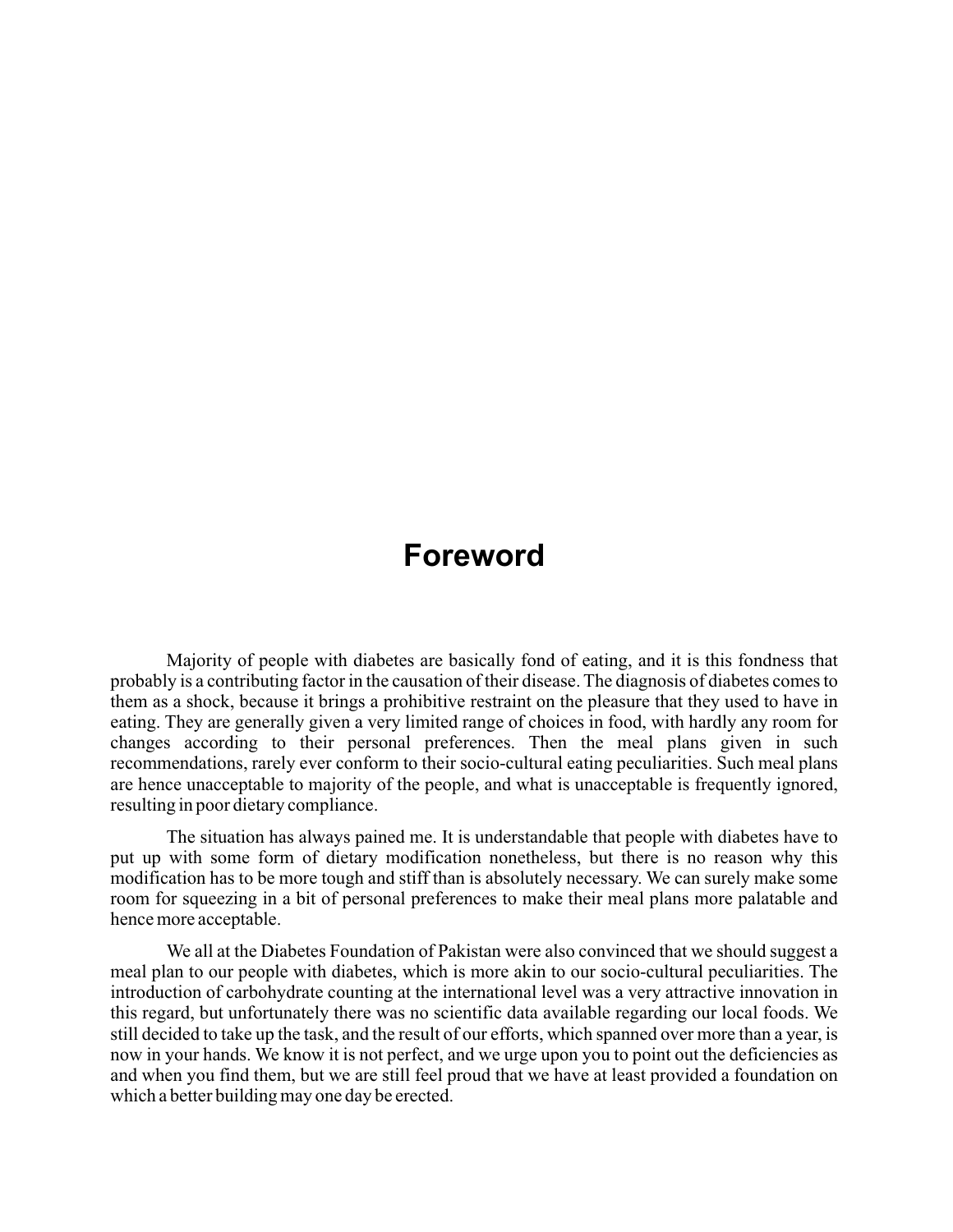Here I shall like to take an opportunity to thank all the people who have contributed to this milestone work. I shall like to thank first of all, the anonymous cooks and bakers who carried out the boring task of repeatedly weighing ingredients of certain foods to help me in establishing basic figures like average amount of flour (and other things alike) used in one "Chapati", a "Pooree" or a "Naan". My special thanks are due to Dr. Imtiaz Hassan, the medical director of Diabetics' Institute of Pakistan, who provided books from his personal library, and Dr. S. Abbas Raza, the young and dynamic endocrinologist from Shaukat Khanum Memorial Cancer Hospital, who critically reviewed the manuscript a number of times and gave indispensable suggestions. I am also grateful to Miss Ayesha Khan the nutritionist and dietician from Doctors Hospital Lahore, who provided some very basic scientific information.

I need to doubly thank my wife Mrs. Shabana Asif who contributed not only her share as the secretary general of the Diabetes Foundation of Pakistan, but had also the nerve to put up with my year long commitment with this task

Chouhdary Niaz Ahmad of the Sange-e-Meel Publications deserves gratitude from the readers of this booklet as well, who took up the whole task of financial arrangements, printing and publishing this book and donated it to Diabetes Foundation of Pakistan for distributing it free of cost to diabetics in Pakistan.

I urge in the end upon all who have diabetes themselves or in their dear ones, to come forward and join us in helping the diabetics to lead healthy, complication free and useful lives despite diabetes. If they have the slightest passion to contribute in this noble task, Diabetes Foundation of Pakistan is the right forum for them, where we shall always welcome them with our open arms.

Yours,

President *Dr.Asif Mahmood Kadri*

Diabetes Foundation of Pakistan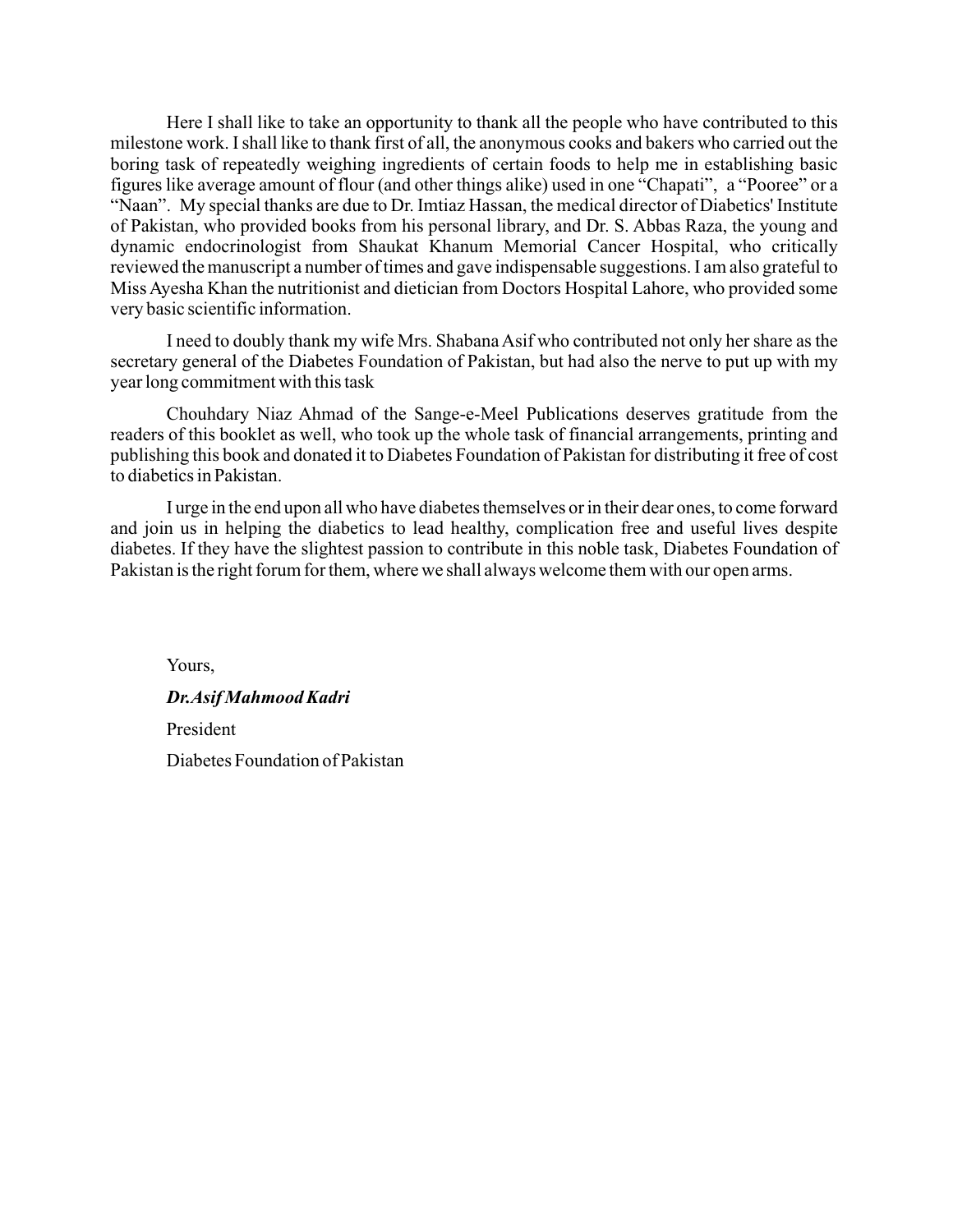## **Diabetes and Your Diet**

We all know that some form of dietary modification is required in all who are affected by diabetes, and this is probably the most unpleasant part of its management from the patients' point of view. This is because majority of the dietary advice and meal plans given to them do not match with their personal preferences. Most of the diet charts made for diabetics have little room for changes, exchanges and alternates. Poor compliance is the obvious sequel. But human nature has an inherent passion to confront challenges and resolve difficulties, and diabetic diet is no exception. A lot has been done in this regard, and there are more than one ways of addressing these issues. Personalized diet charts, food exchange lists and lately carbohydrate counting are a few of them.

We shall focus mainly on carbohydrate counting in this booklet, but a brief introduction to some of the common meal planning tools will be very appropriate in the beginning.

#### **The Food Pyramid**

Food pyramid is a very simple tool to understand the basic dietary principles. It consists of a pyramid made of six tiles (or layers) laid on each other in such a way that the broadest lies at the bottom and the smallest is at the top. Each tile (layer) represents a different food group, e.g. the largest basal layer represents green vegetables and grains, which should constitute the largest proportion of our daily food, while the smallest layer at the top represents sweets and fats which should be taken sparingly.

Food pyramid is indirectly the most popular method of dietary intervention in Pakistan, in which patients are only told that they should abstain from sweets, take less fat and generally reduce the portion size. This method can work very well for those who are trying to control their diabetes with lifestyle modification only, or else who are taking insulin sensitizers like metformin. When however, you start taking blood sugar lowering medicines like insulin or a sulfonylurea, you need a more elaborate and precise meal plan.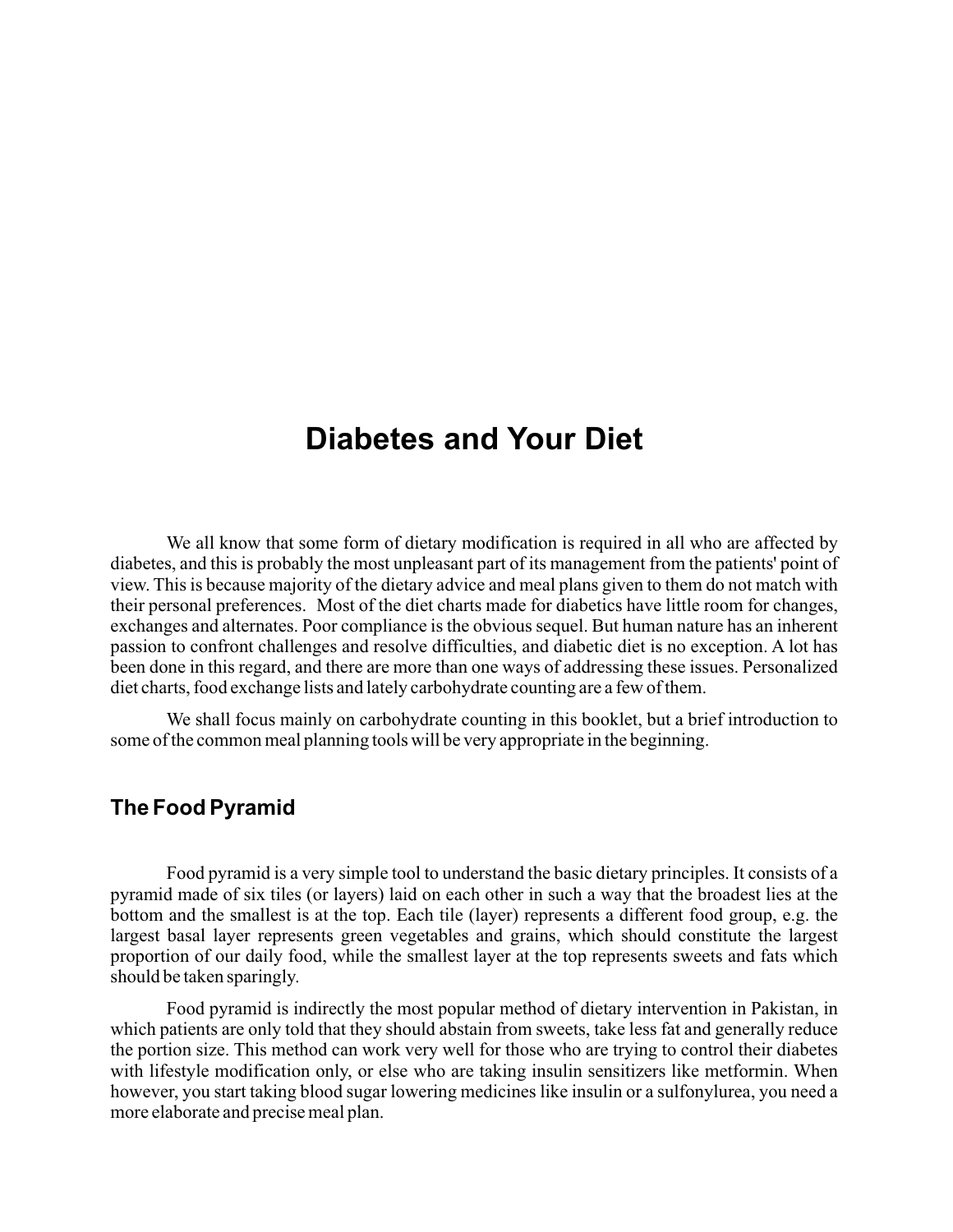#### **Diet Charts**

These are detailed meal-plans devised according to your calorie requirement, and usually consist of three major and three small meals.

This again is a popular tool in Pakistan. The main disadvantage is the limited room for changes to accommodate variety in menus. If a diet chart is devised specifically for a particular person, according to his / her physiologic requirements in accordance with age, sex, build, physical activity, and personal preferences; such diet charts can be extremely useful. If on the contrary, a preprinted generic type of chart is given to every diabetic, it cannot obviously be appropriate for all. Such charts may do more harm than good to majority of the users. Moreover the limited room for adapting these charts to the personal requirements and preferences leads to poor compliance.

#### **Exchange Lists**

This has been a very popular tool in the west over the past two decades, because it offered the maximum room for accommodating personal preferences until recently when carbohydrate counting was introduced. All foods are categorized into six groups, and a list is provided for each group in this system, namely vegetables, fruits, milk, carbohydrates, meat and fats. These lists have been fashioned in such a way that all the items in a list are nutritionally equal. The items can hence be exchanged for each other in the same list. The details in the following lists can explain the concept very easily.

#### 1. List of Vegetables:

- Half a cup of cooked vegetables like bottle ground (kaddu), teenda, okra (bhindi) zucchini (kaali toree), bitter ground (karela), brinjal (baingan), cabbage, cauliflower and all green leafy vegetables
	- $\bullet$  1½ cup of raw vegetables like carrots, cabbage, capsicum, onions, cucumber, radish and iceberg lettuce etc.
	- Two small tomatoes

All these are nutritionally equal, and each one of them provides 5 grams of carbohydrates, 2 grams of protein, and 25 Calories.

#### 2. List of Fruits:

A medium sized apple, a guava, a peach, a kino, orange, ¾ banana, 2 dates, 2 medium slices of melon or water melon, 3 plums, ½ a cup of sliced mango, a cup of papaya, 5 straw berries, 3 apricots, and 15 jaman.

All these are nutritionally equal, and each one of them provides 15 grams of carbohydrates, and 60 Calories.

1. List of milk and milk products:

Acup of milk, a cup of yogurt and 3 tablespoons of dried milk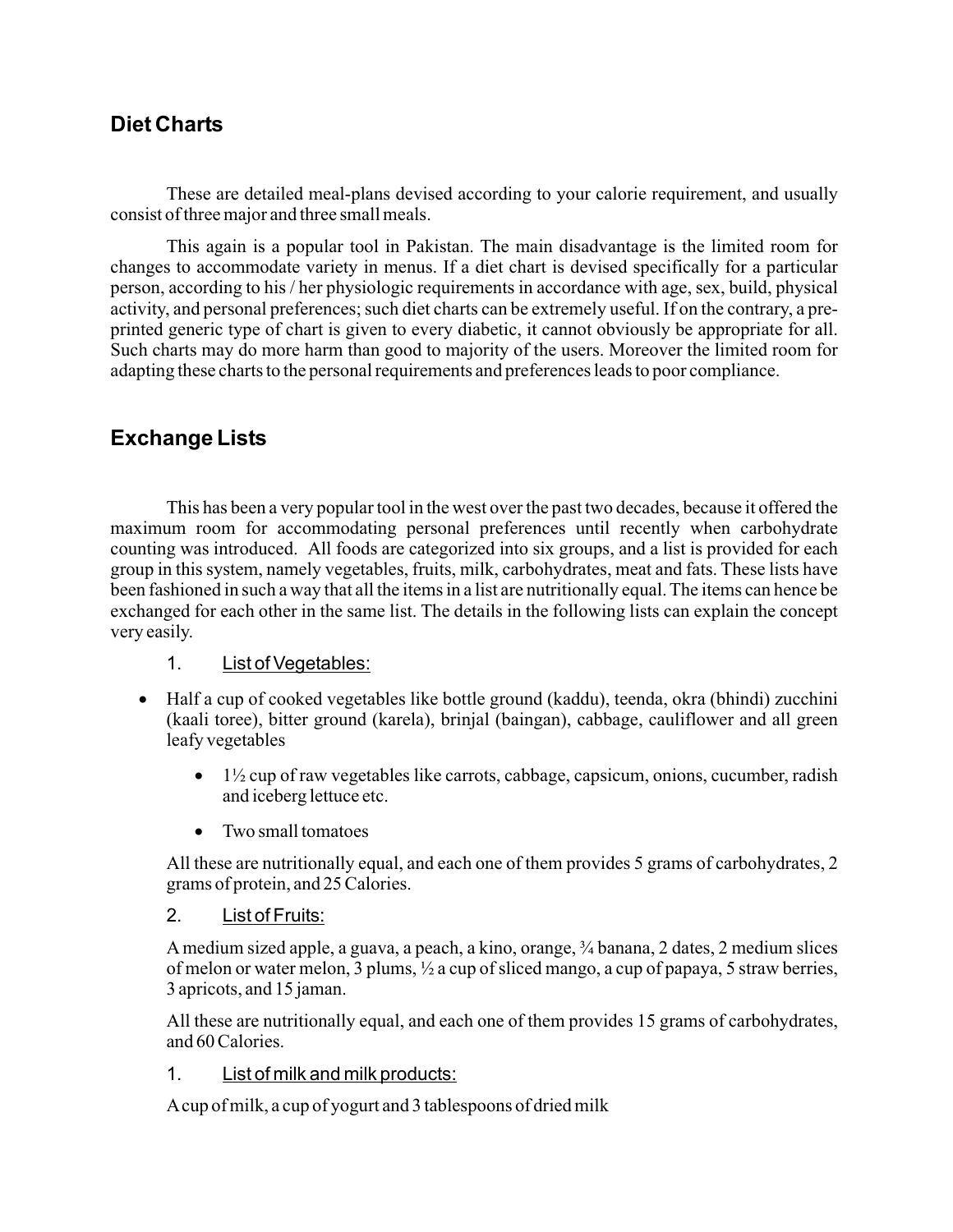All these are nutritionally equal, and each one of them provides 12 grams of carbohydrates, 5 grams of protein, 5 grams of fats and 150 Calories.

#### 1. List of Meat exchanges:

30 grams of meat, 30 grams of fish / prawn, 30 grams of low fat cottage cheese, whites of two eggs, 2 tablespoons of minced meat, ½ cup cooked legumes

All these are nutritionally equal, and each one of them provides, 7 grams of protein, 5 grams of fats and 55 Calories.

#### 2. List of Bread cereal and starch:

A 30 gram slice of bread, ½ cup of cooked porridge, ½ cup boiled rice, 1/3 cup of corn, a 50 gram potato, 2½ table spoons of wheat floor, ½ cup of cooked pulses / beans / grams and chick peas.

All these are nutritionally equal, and each one of them provides 15 grams of carbohydrates, 3 grams of protein, 1 gram of fats and 80 Calories.

#### 3. List of fats:

One table spoon of Ghee, / oil / butter / mayonnaise, 8-10 pea-nuts,

All these are nutritionally equal, and each one of them provides 5 grams of fats, and 45 Calories.

If your physician provides you these lists and then tells you for example that you shall take too exchanges of carbohydrates, one exchange of meat, one exchange of fruit and one exchange of milk in the breakfast, you can enjoy a reasonable degree of variety in your breakfast and still be within the safe limits of nutritional recommendations for you. This is a very useful method and people who have learnt it, and do not find it difficult, can continue to use it. The only disadvantage with this method is that most of the diabetics find it difficult to master and follow.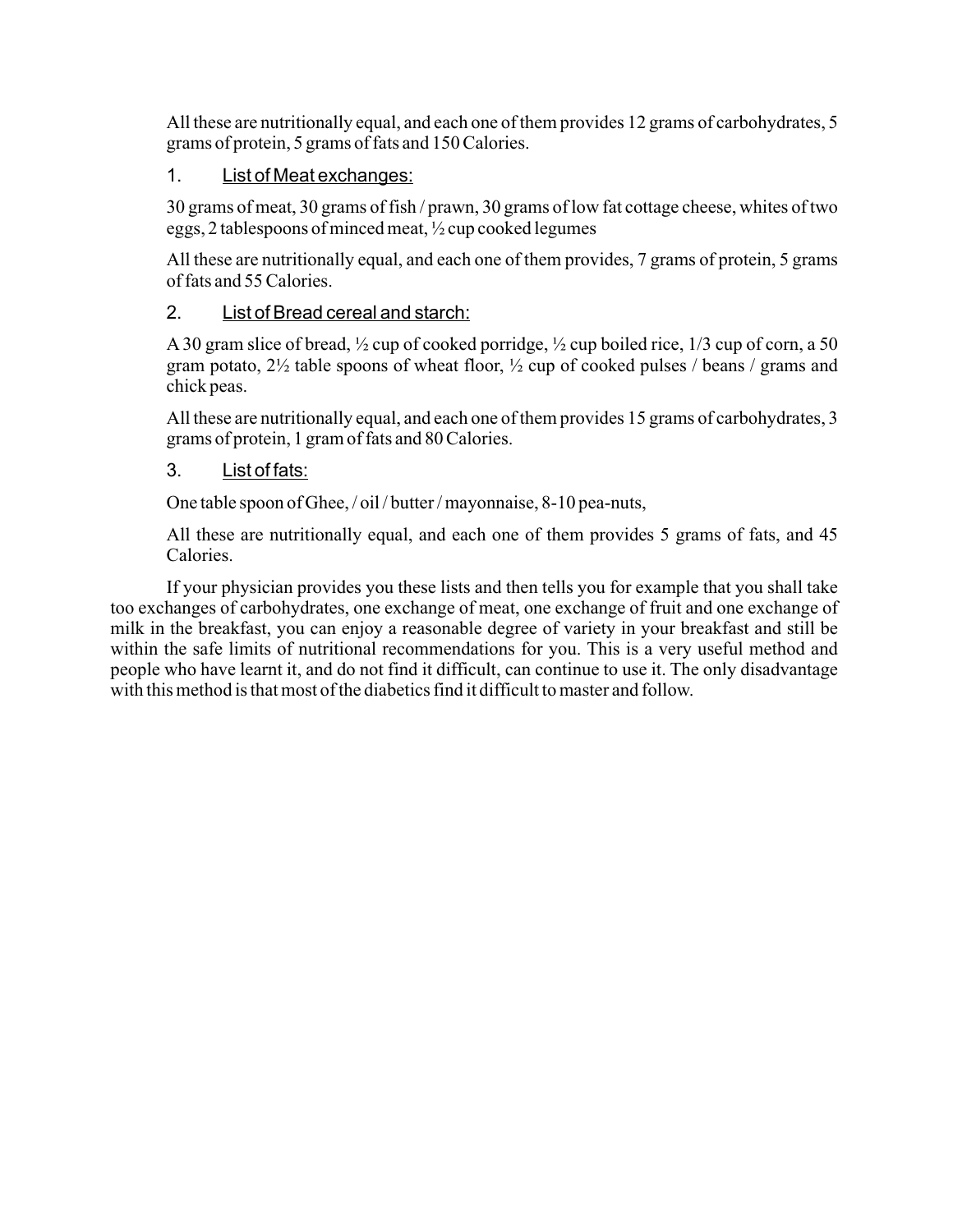## **Carbohydrate Counting in Diabetes**

When you think of dietary recommendations in diabetes, the first thing that springs to your mind is, abstinence from sweets and sugars! New concepts are however being introduced in nutritional intervention for diabetes, which allow you to eat almost everything including sweets. Carbohydrate counting is one of them.

The calories in our diet come from three sources, namely carbohydrates, proteins and fats. They all affect our blood sugar differently in their own peculiar ways. Carbohydrates (including natural sugars) however have the maximum effect and their effect is more direct. There are two very important facts in this regard, which we need to understand.

1. If you eat an equal quantity of carbohydrates (including some sugars and sweets at times) on different occasions, it will result in the same rise in your blood sugar on all occasions, regardless of the actual nature or source of these carbohydrates.

2. The main ingredient of our food that affects the blood sugar is carbohydrate. Most of the carbohydrates consumed in a meal, are broken down into sugars, which enters the blood within two hours, while proteins and fats have relatively little effect on our blood sugar.

It is these two facts that make the foundation of the concept of carbohydrate counting. It is the total quantity of carbohydrates (including sweets and sugars) in your meal that will determine your blood sugar after that meal.

#### **Advantages of Carbohydrate Counting**

- 1. Of all the methods of meal planning, it is the easiest to learn.
- 2. It offers maximum freedom to the diabetics, in choosing a menu according to their personal preferences
- 3. It is easy to predict the impact of a meal on the rise of blood sugar after that meal
- 4. It is easy to incorporate canned food into your meal, simply by looking at the tin label
- 5. You can occasionally exchange a carbohydrate for sweets in this method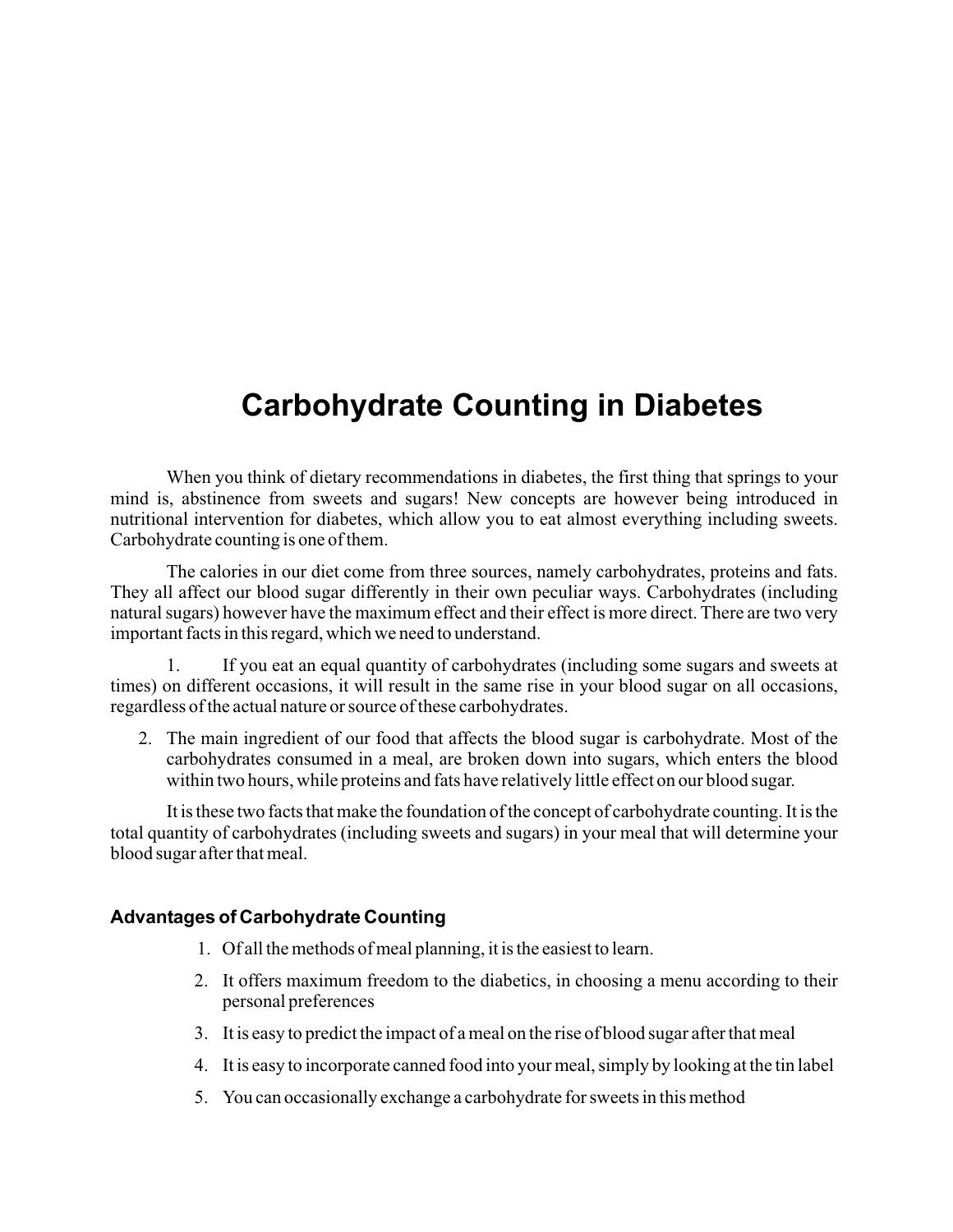#### **How to use Carbohydrate Counting**

There are two levels of carbohydrate counting, simple and advanced carbohydrate counting, but we shall focus mainly on the simple level in this booklet.

#### *Simple carbohydrate Counting*

Your health team will calculate your daily carbohydrate allowance and shall divide this quota into appropriate servings for each meal in the daily mal plan. Now if you have a chart, which tells you the carbohydrate content of your daily food items (as is provided at the end of this booklet), you can easily make your own menus.

Lets us see for example if your medical team allows you 60 grams of carbohydrate at your breakfast, you can look up in t he carbohydrate content charts at the end of this book, add up your 60 grams in any way that please. The following two examples will help you to understand the spirit of this method.

| $\frac{3}{4}$     | 45 G carbohydrate  |
|-------------------|--------------------|
| $\frac{1}{2}$ cup | 3-4 G carbohydrate |
| $1 \text{ cup}$   | 12 G carbohydrate  |
|                   | 60 grams           |
|                   |                    |
| $\frac{3}{4}$     | 45 G carbohydrate  |
| $\frac{1}{2}$ cup | 15 G carbohydrate  |
|                   | 60 grams           |
|                   | $\bf(1)$<br>(2)    |

You can see that green vegetables and meat have very little carbohydrate and you can hence take a cup of yogurt as well in the first example, but when you take pulses / legumes in the second example, which contain 50% carbohydrate, you can not enjoy this privilege.

Similarly if potato filled "prathaas" are on the menu, and you don't want to deprive your self, you can take ½ a prathaa, with a cup of yogurt. What is important here is that you do not abuse this permission, because fried foods are not good for your heart, especially if you have diabetes, and these should only be taken once in a while.

You can ask a very pertinent question here, "a balanced diet is the one, that has all the ingredients of food like carbohydrates, proteins, fats, vitamins and minerals in their right proportions, then how shall a diet focusing only on carbohydrates be adequate for diabetics?"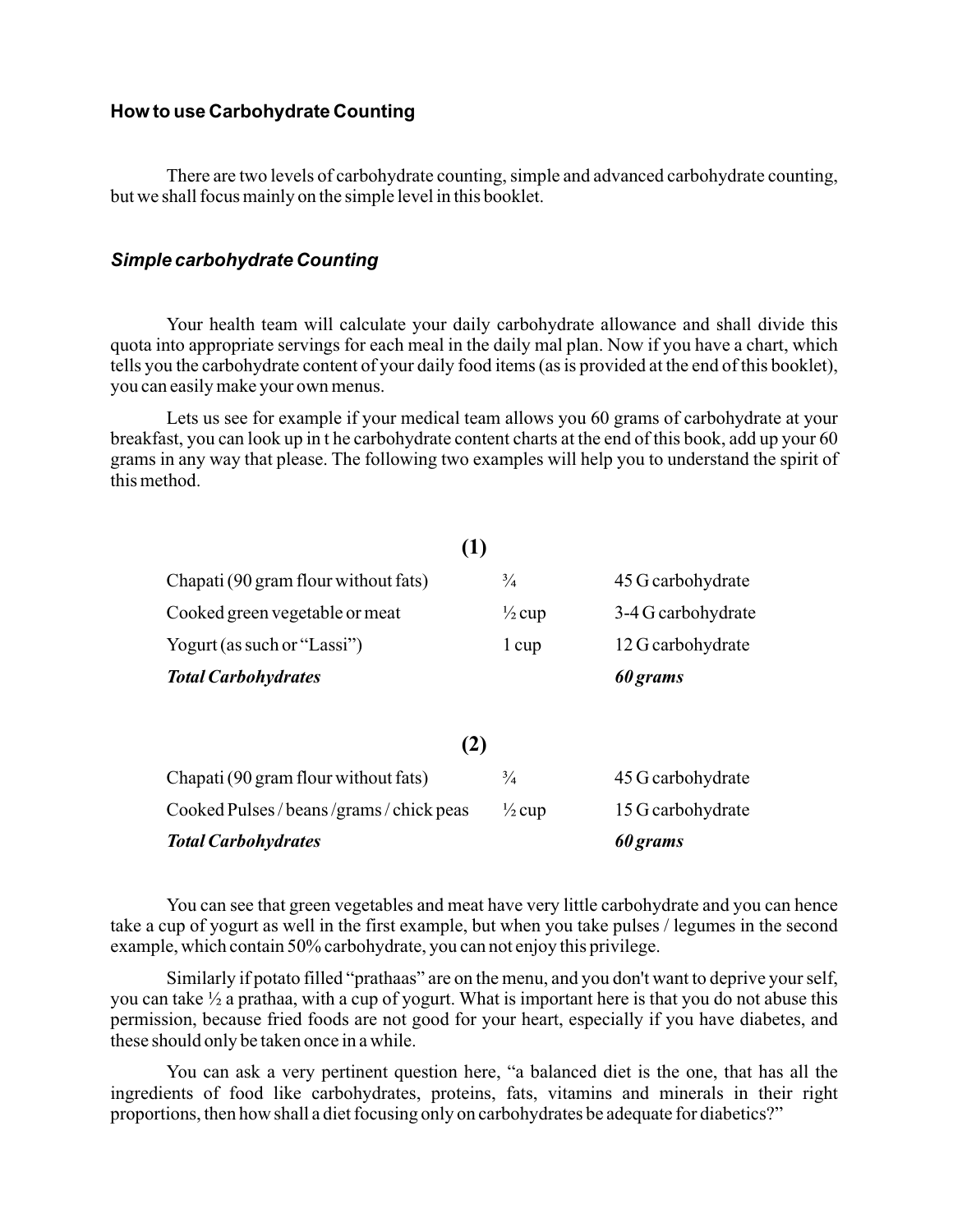The answer is very simple. Now that you are allowed to eat everything, you should add as much variety and diversity to your menus as you can. Variety is what shall bring your diet to a physiologic balance.

#### *Three basic rules to benefit from carbohydrate counting*

- 1. Eat everything in its turn, including grains, legumes, pulses, fruits, vegetables, meat and milk products.
- 2. Restrict your fat intake to a minimum, and try to stay away from animal fats as much as you can.
- 3. Stick to the recommendations of your health team regarding carbohydrate intake for each meal. Eat neither less, nor more!

#### *How much carbohydrate to take on each meal*

It will depend on many factors, like age, gender, body weight, and physical activity. Special situations like pregnancy, lactation, puberty, growth and disease may also necessitate further modifications. You should hence leave this judgment to your medical team. The carbohydrate allowance for an adult with moderate physical activity and normal weight is usually three major meals of 60 gram carbohydrates for male and 50 grams for the female. Three small snacks of 25-30 grams may also be required for people on insulin or sulfonylurea. The meal plan for an average adult with moderate activity would hence come out something like the following

| <b>Meal</b>         | <b>Time</b>                | <b>Carbohydrates</b> |
|---------------------|----------------------------|----------------------|
| <b>Breakfast</b>    | 0800 AM                    | 60 grams             |
| Morning tea 1100AM  |                            | $25-30$ grams        |
| Lunch               | 0200 PM                    | 60 grams             |
| Evening tea 0500 PM |                            | $25-30$ grams        |
| Dinner              | 0800 PM                    | 60 grams             |
|                     | Late supper $1030-1100$ PM | $25-30$ grams        |

Some of us, who wake up early for the Morning-Prayer and are in the habit of eating something on waking, can take a cup of milk. If however they have problems in maintaining their blood sugar within limits, they can talk to their health care provider.

Some others in the habit of exercising (or going for a walk) on empty stomach, may run the risk of a low blood sugar during or after this activity, and can take a portion of their breakfast ½ an hour before they plan to exercise. Any problems in this regard can obviously be discussed with your medical team.

#### **Some important questions regarding Carbohydrate counting**

People with diabetes, who have been using the old fashioned, pre-printed diet charts for years, with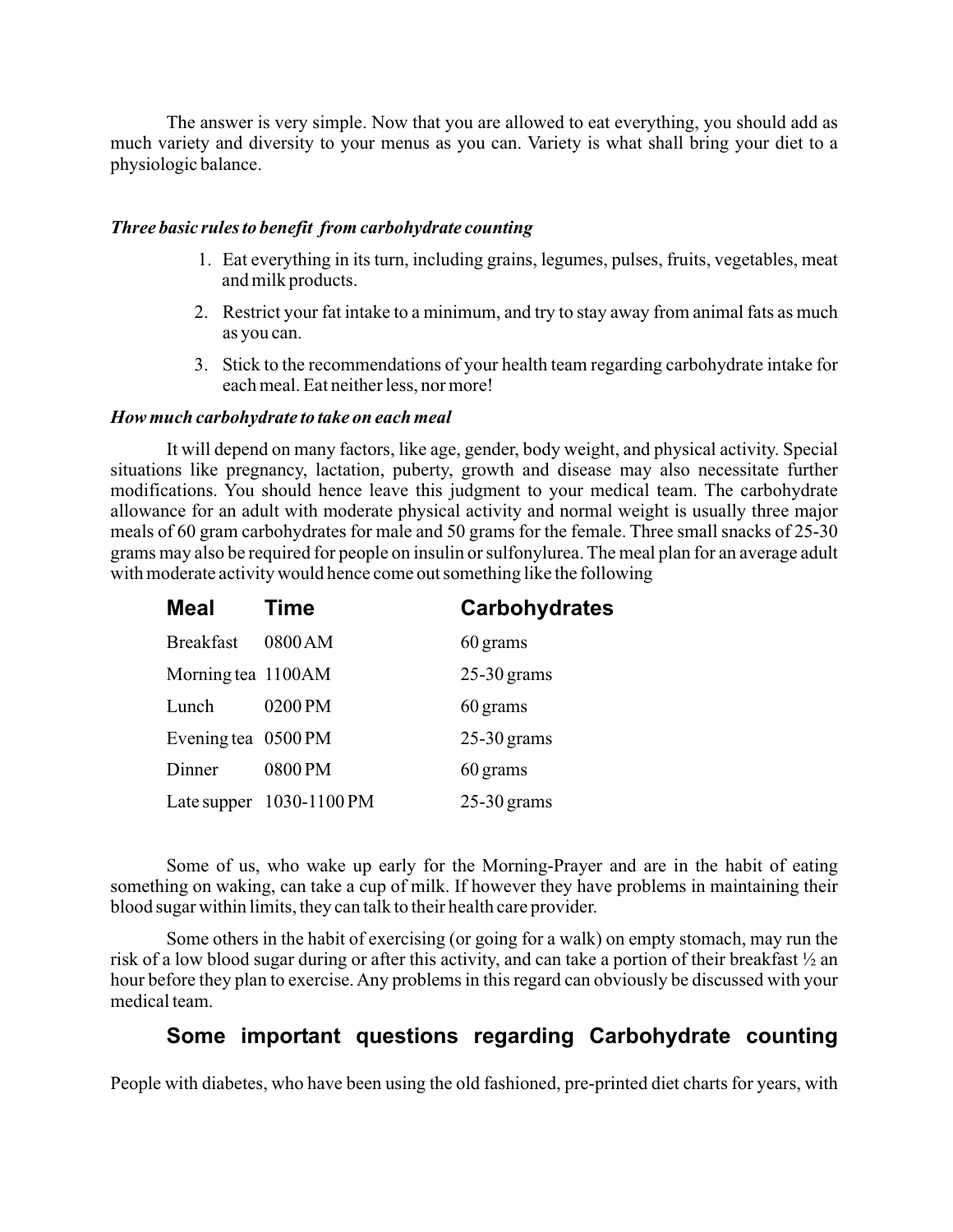The new method of carbohydrate counting. Lets try to address them up one by one.

#### *Can I have sweets within the limits of my carbohydrate quota?*

Since we are counting only the carbohydrate grams in the food, all diabetics may be eager to know whether they can have some sweets as well. They will be anxious to know the difference between a dessert and a fruit (e.g. guava) containing equal carbohydrate.

If we put all the complex controversies aside and look only at the basic facts, a sweet (e.g. a laddoo) weighing 60 grams will roughly offer 45 grams of carbohydrates, while the same would be provided by half a kilogram of guava. A laddoo which has a very small volume and is hence incapable of satisfying your appetite, may consume the entire quota of carbohydrates for one meal, and leave you hungry, while ½ a kilogram of guava will offer enough volume to gratify your appetite. Fruits offer certain other advantages in addition to volume as well.

The simplest answer to this question is hence that you can certainly take some sweets at times, but you should mix them in your menus very tactfully, using simple everyday common sense.

#### *Is there no difference between refined and the complex carbohydrates in this system?*

It was generally believed until 1995 that the blood sugar rises more rapidly after eating refined carbohydrates and sugars than it would do after eating complex carbohydrates like whole grain foods, pulses, legumes, and fruits etc; and that it is easier to maintain blood sugar within limits if you abstain from refined carbohydrates and sugars. The theory however has not been adequately substantiated through research. Majority of the medical scientists now believe that the total quantity of carbohydrates in your meal is the main factor that determines your post meal blood sugar. Complex carbohydrates and raw food with lots of fiber have their own advantages nonetheless, and you should generally prefer them over the refined carbohydrates.

#### *What is fiber and what is its significance in diet?*

Foods of plant origin contain certain compounds (usually complex carbohydrates like cellulose), which cannot be digested and absorbed in the blood. They cannot hence affect your blood sugar. Such substances are referred to as "fiber". Fiber is a very important part of our diet. It is not nutritive but adds bulk to our food and helps in early satiety. This bulk helps to control constipation as well. It is generally recommended that an average man should consume roughly 50 grams of fiber in a day. Research studies have repeatedly suggested that high fiber content in the diet of diabetics may be helpful in achieving better control of their blood sugar. The soluble fiber found in oatmeal and fruits is helpful in maintenance of the fat balance in addition.

We can easily conclude here that people with diabetes should depend more for their food on whole grains, fruits, vegetables and legumes, but that does not mean that they should be totally denied the pleasure of all other eating possibilities.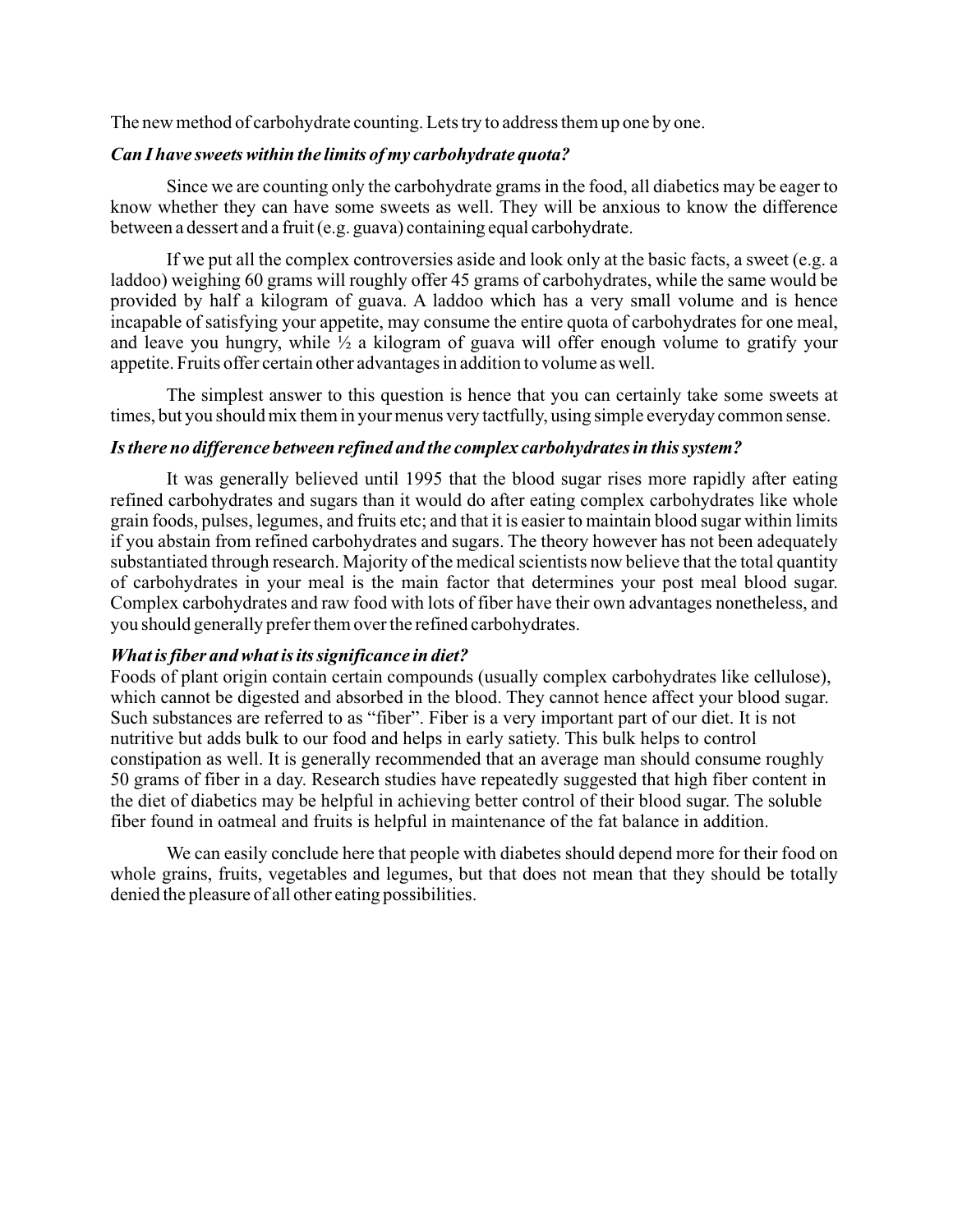#### **Make Your Own Menus**

You can now easily make your personalized menus with the help of the table of carbohydrate content given at the end of this book. We are however giving a few examples here to assist you. You can use them as a demonstration for understanding the concept better.

#### **Common Breakfast Menus**

#### **Containing 60 Grams of Carbohydrate**

You can use anyone of these menus, or you can use them all in turn if you please. The cup used here for measurement is the standard 150 ml teacup, the teaspoon means a 5 ml spoon, a tablespoon measure 15 ml, and the serving spoon is 25 ml.

#### **Traditional breakfast Menus**

## **(1)**

| <b>Food Item</b>                                                                                                                                                              | <b>Serving Size</b> | <b>Digestable</b><br><b>Carbohydrates</b> |
|-------------------------------------------------------------------------------------------------------------------------------------------------------------------------------|---------------------|-------------------------------------------|
| Chapati (domestic bread, 90 gram whole wheat floor)                                                                                                                           | $\frac{3}{4}$       | 45 gram                                   |
| Cooked pulses (legumes / grams / chick peas / beans)                                                                                                                          | $\frac{1}{2}$ cup   | 15 gram                                   |
| <b>Total</b>                                                                                                                                                                  |                     | 60                                        |
| (2)                                                                                                                                                                           |                     |                                           |
| Chapati (domestic bread, 90 gram whole wheat floor)                                                                                                                           | $\frac{3}{4}$       | 45 gram                                   |
| Cooked Meat (Chicken/mutton/beef/fish/nihaari<br>siri paye)                                                                                                                   | $\frac{1}{2}$ cup   | $4-5$ gram                                |
| Yogurt / Lassi (Stirred yogurt)                                                                                                                                               | $1 \text{ cup}$     | 12 gram                                   |
| <b>Total</b>                                                                                                                                                                  |                     | 60                                        |
| (3)                                                                                                                                                                           |                     |                                           |
| Chapati (90 gram, whole wheat floor)                                                                                                                                          | $\frac{3}{4}$       | 45 gram                                   |
| Cooked vegetable (The values are given for green<br>vegetables. But if you take potatoes, carrots or arvee etc,<br>take only half a Chapati. Or else you can drop the yogurt) | $\frac{1}{2}$ cup   | $4-5$ gram                                |
| Yogurt                                                                                                                                                                        | $1 \text{ cup}$     | 12 gram                                   |
| <b>Total</b>                                                                                                                                                                  |                     | 60                                        |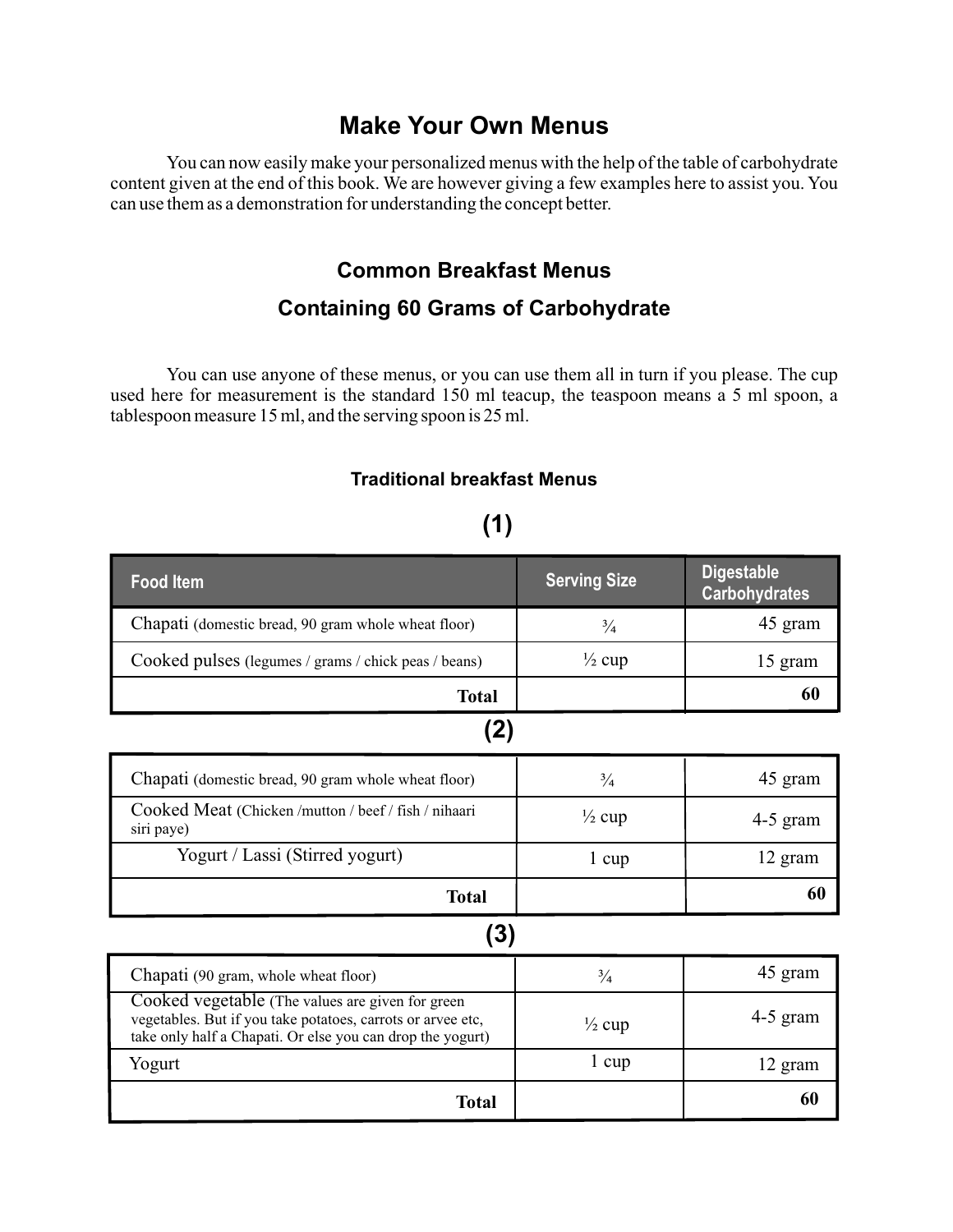| <b>Food Item</b>                        | <b>Serving Size</b> | <b>Digestable</b><br><b>Carbohydrates</b> |
|-----------------------------------------|---------------------|-------------------------------------------|
| <b>Bran Rusk</b>                        | 3                   | 45 gram                                   |
| Cream                                   | 1 Table spoon       | $2-3$ gram                                |
| Doodh-Patee (tea leaves boiled in milk) | 1 Cup               | 12 gram                                   |
| <b>Total</b>                            |                     | 60                                        |
| (5)                                     |                     |                                           |
| Bun (a form of bread)                   | $\mathbf{1}$        | 45 gram                                   |
| <b>Butter</b>                           | 30 <sub>G</sub>     | $2-3$ gram                                |
| Milk /Yogurt/ Lassi (stirred yogurt)    | 1 Cup               | 12 gram                                   |
| <b>Total</b>                            |                     | 60                                        |
| (6)                                     |                     |                                           |
| Chapati (90 gram, whole wheat floor)    |                     | 60 gram                                   |
| Pickle                                  | One small piece     | 5 gram                                    |
| <b>Total</b>                            |                     | 60                                        |

#### **Some Western Breakfast Menus**

| <b>Bran Bread</b>    | 3 Slices | 45 gram |
|----------------------|----------|---------|
| Butter / Cheese      | 30 gram  | 2 gram  |
| YogurT+ Ispagol Husk | 1 cup    | 12 gram |
| <b>Total</b>         |          | 60      |

**(8)**

| <b>Bran Bread</b>                                                            | 3 Slices      | 45 gram |
|------------------------------------------------------------------------------|---------------|---------|
| Sugar Free jam/ Jelly                                                        | l spoon       | 6 gram  |
| Tea $(1/3$ milk and $2/3$ water, no sugar)                                   | 1 cup         | 4 gram  |
| Apple 3 inch diameter<br>(or any fruit with equivalent carbohydrate content) | $\frac{1}{2}$ | 6 gram  |
| Total                                                                        |               |         |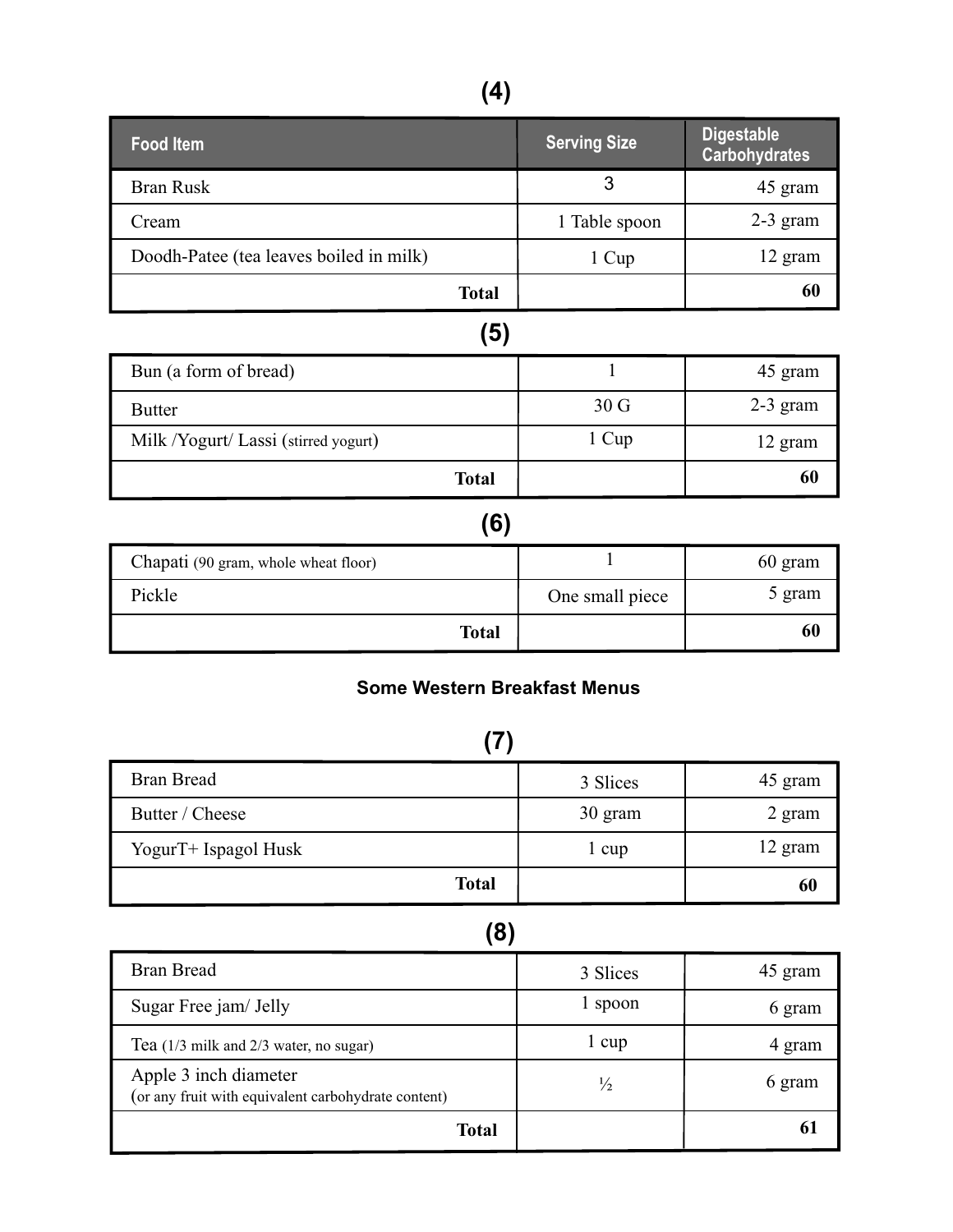| <b>Food Item</b>                                                            | <b>Serving Size</b> | <b>Digestable</b><br><b>Carbohydrates</b> |
|-----------------------------------------------------------------------------|---------------------|-------------------------------------------|
| Corn Flakes                                                                 | $\frac{1}{2}$ cup   | 30 gram                                   |
| Low fat milk                                                                | l cup               | 12 gram                                   |
| Apricot/ guava/ pear<br>(or any fruit with equivalent carbohydrate content) | 250 grams           | 15 gram                                   |
| <b>Total</b>                                                                |                     | $57 - 60$                                 |

## **(10)**

| Bran Bread     | 3 Slices  | 45 gram |
|----------------|-----------|---------|
| Chicken spread | 2 t spoon | 5 gram  |
| Low fat milk   | 1 Cup     | 12 gram |
| <b>Total</b>   |           | 62      |

#### **Some Ceremonial Breakfast Menus With 60 gram Carbohydrates**

These recipes use large proportions of fats and highly refined flour, which can add to your risk of heart disease, they should hence be taken only once in a while

## **(11)**

| Prathaas (stuffed with radish, cauliflower / minced meat) | $\frac{3}{4}$     | 45 gram |
|-----------------------------------------------------------|-------------------|---------|
| Yogurt (or raeta)                                         | $\frac{1}{4}$ cup | 3 gram  |
| Milk or Doodh-Patee (tea leaves boiled in milk)           | 1 cup             | 12 gram |
| <b>Total</b>                                              |                   | 60      |

## **(12)**

| Prathaas stuffed with potato                    | $\frac{1}{2}$     | 45 gram |
|-------------------------------------------------|-------------------|---------|
| Yogurt (or raeta)                               | $\frac{1}{4}$ cup | 3 gram  |
| Milk or Doodh-Patee (tea leaves boiled in milk) | 1 cup             | 12 gram |
| Total                                           |                   |         |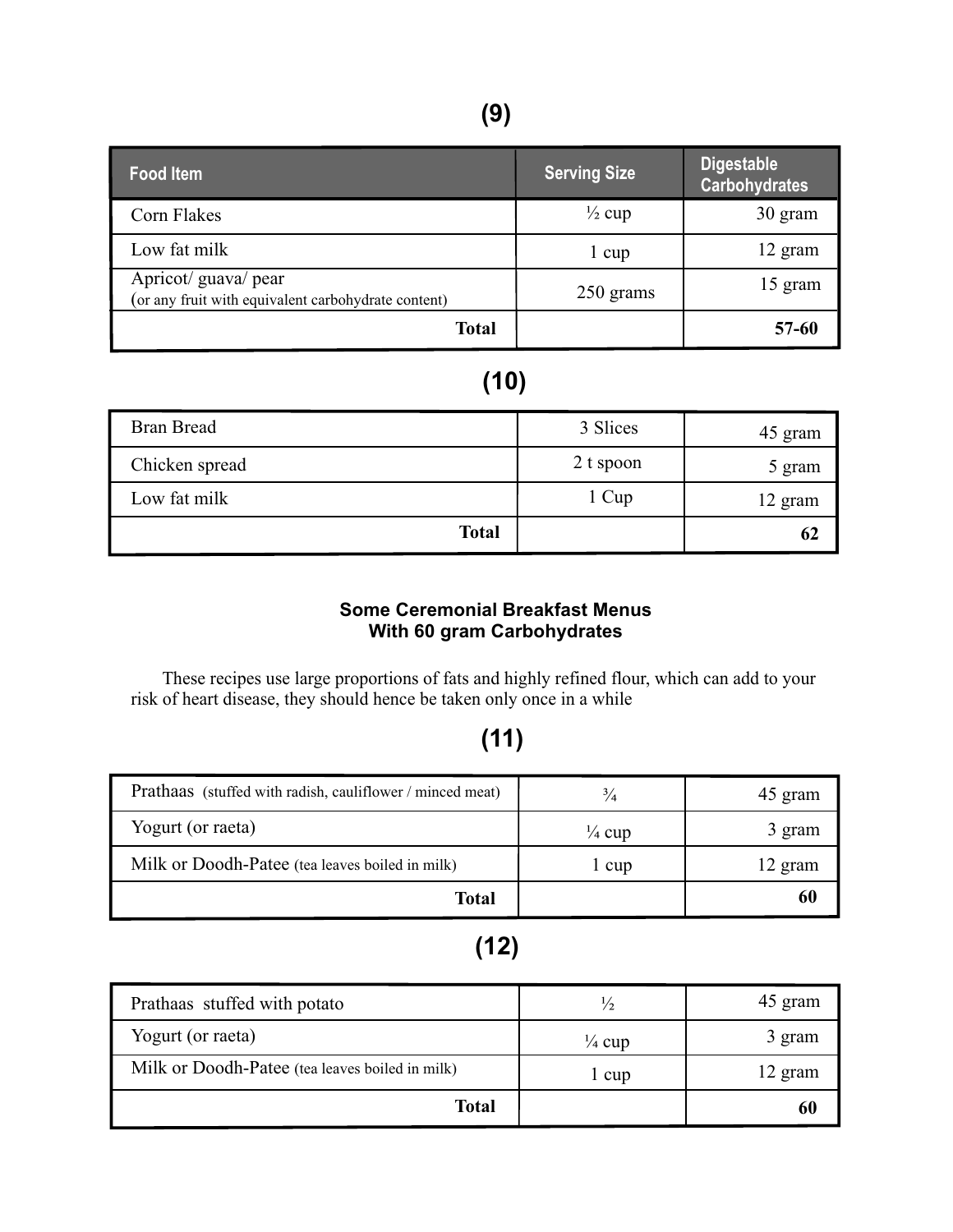## **(13)**

| <b>Food Item</b>                                      | <b>Serving Size</b> | <b>Digestable</b><br><b>Carbohydrates</b> |
|-------------------------------------------------------|---------------------|-------------------------------------------|
| Pooree (small fried bread made from fine wheat flour) |                     | 30 gram                                   |
| Curry (chick peas and potatoes)                       | $\frac{1}{2}$ cup   | 8 gram                                    |
| Halva (Fried wheat flour+Sugar+Water)                 | 2 Table spoons      | 10 grams                                  |
| Lassi (stirred yogurt)                                | 1 cup               | 12 gram                                   |
| Total                                                 |                     | 61                                        |

## **(14)**

| Naan (bread made from fermented fine flour) |                   | 45 gram |
|---------------------------------------------|-------------------|---------|
| Hareesa (Curry made from porridge and meat) | $\frac{1}{2}$ cup | 15 gram |
| Total                                       |                   | 60      |

## **(15)**

| Naan (bread made from fermented fine flour)                                                                                                                                              | $\frac{3}{4}$     | 45 gram |
|------------------------------------------------------------------------------------------------------------------------------------------------------------------------------------------|-------------------|---------|
| If made from equal dough, a Naan and a Chapati will have the same carbohydrates but the floor used in<br>Naan is highly refined with little fiber, it should hence be taken occasionally |                   |         |
| Curry made from Chick peas                                                                                                                                                               | $\frac{1}{2}$ cup | 15 gram |
| Total                                                                                                                                                                                    |                   | 60      |

## **Lunch and Dinner Menus with 60 gram Carbohydrates**

## **(16)**

| Green Salad                                  | $\frac{1}{2}$ cup | 5 gram   |
|----------------------------------------------|-------------------|----------|
| Yogurt / Raeta                               | $\frac{1}{2}$ cup | 6 gram   |
| Cooked Meat (Chicken /mutton / beef / fish/) | $\frac{1}{2}$ cup | 3-4 gram |
| Chapati (90 gram, whole wheat floor)         | $\frac{3}{4}$     | 45 gram  |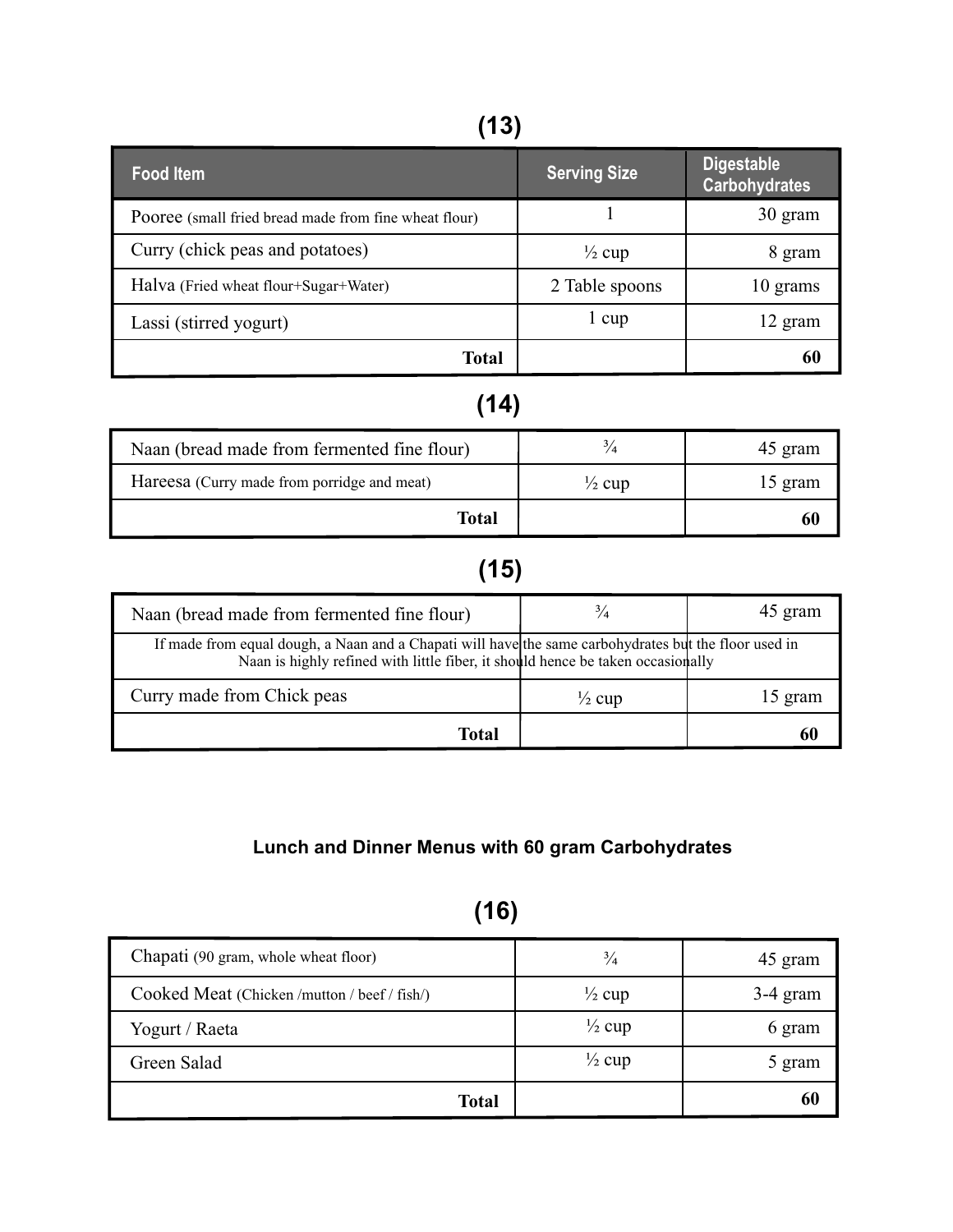## **(17)**

| <b>Food Item</b>                                                                                                                                                                       | <b>Serving Size</b> | <b>Digestable</b><br><b>Carbohydrates</b> |
|----------------------------------------------------------------------------------------------------------------------------------------------------------------------------------------|---------------------|-------------------------------------------|
| Chapati (90 gram, whole wheat floor)                                                                                                                                                   | $\frac{3}{4}$       | 45 gram                                   |
| Cooked Green vegetable (The values are given for<br>green vegetables. But if you take potatoes, carrots or<br>arvee etc, take only half a Chapati. Or else you can<br>drop the yogurt) | $\frac{1}{2}$ cup   | $3-4$ gram                                |
| Yogurt / Raeta                                                                                                                                                                         | $\frac{1}{2}$ cup   | 6 gram                                    |
| Fresh Green Salad                                                                                                                                                                      | $\frac{1}{2}$ cup   | 5 gram                                    |
| <b>Total</b>                                                                                                                                                                           |                     | 60                                        |

## **(18)**

| Chapati (90 gram, whole wheat floor)                                                                                                          |                   | 45 gram |
|-----------------------------------------------------------------------------------------------------------------------------------------------|-------------------|---------|
| Cooked potatoes /carrots/ arvee / turnips<br>They have a high content of carbohydrates / you will hence<br>have to drop the yogurt and salad) | $\frac{1}{2}$ cup | 5 gram  |
| Total                                                                                                                                         |                   |         |

## **(19)**

| Boiled (or fried) Rice                                                                     | 1 cup             | 45 gram |
|--------------------------------------------------------------------------------------------|-------------------|---------|
| Cooked pulses (legumes/ grams / chick peas / beans)                                        | $\frac{1}{2}$ cup | 15 gram |
| If you wish to take some yogurt or salad as well, you will need to cut on the rice portion |                   |         |
| <b>Total</b>                                                                               |                   | 60      |

## **(20)**

| Pulao, Biryani or Khichri ((forms of fried rice) | $1 \text{ cup}$   | 45 gram |
|--------------------------------------------------|-------------------|---------|
| Yogurt / Raeta                                   | $\frac{1}{2}$ cup | 6 gram  |
| Green Salad                                      | $\frac{1}{2}$ cup | 5 gram  |
| Papaya                                           | $\frac{1}{2}$ cup | 5 gram  |
| <b>Total</b>                                     |                   |         |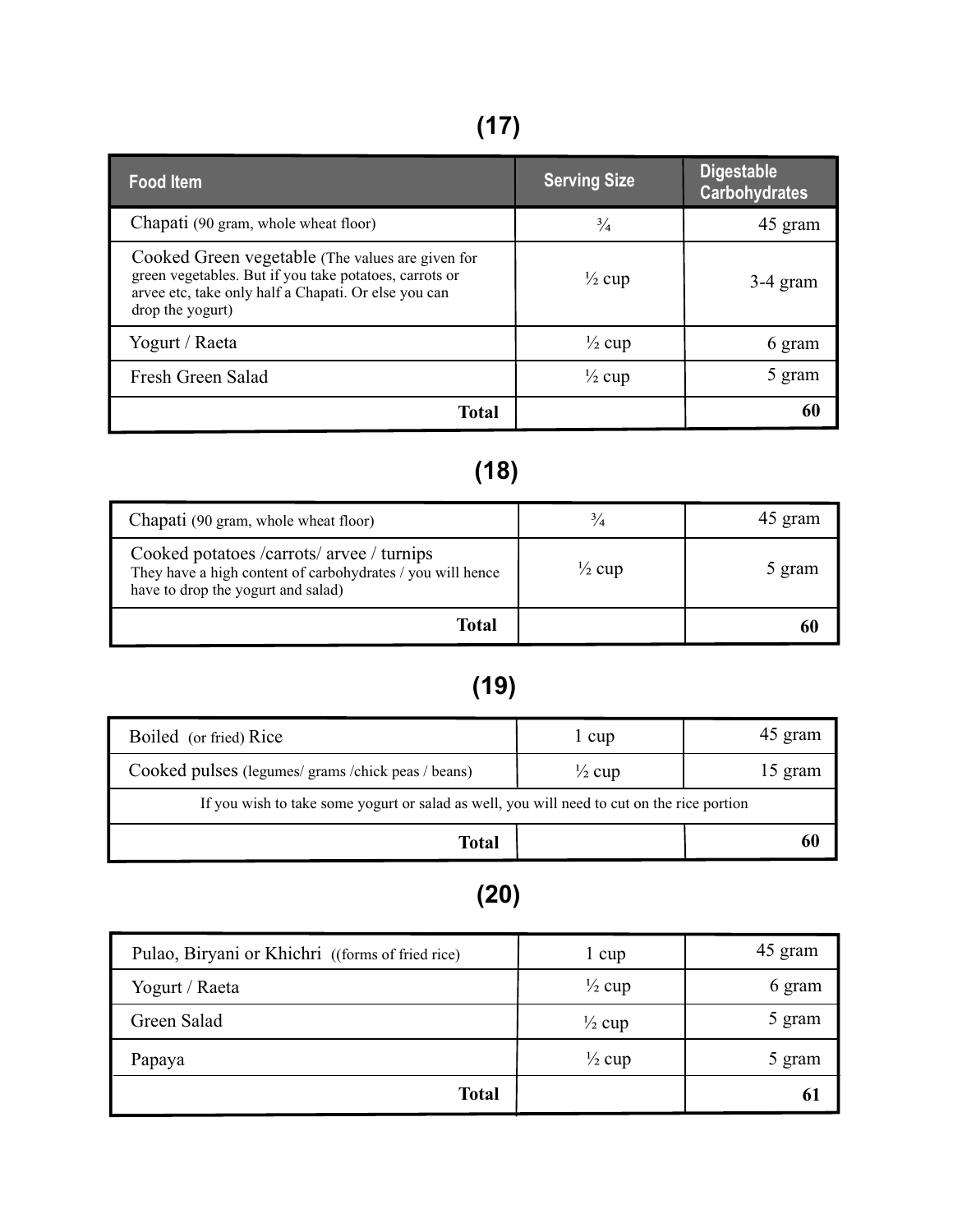| <b>Food Item</b>                            | <b>Serving Size</b> | <b>Digestable</b><br><b>Carbohydrates</b> |
|---------------------------------------------|---------------------|-------------------------------------------|
| Burger (Bun, one egg and one kabaab)        |                     | 40 gram                                   |
| Mayonnaise and Cole-slaw                    |                     | $10 \text{ gram}$                         |
| Apple 3 inch diameter (or equivalent fruit) |                     | 12 gram                                   |
| Sugar-free cold-drink                       |                     | 0 gram                                    |
| Total                                       |                     | 61                                        |

**(22)**

| Pizza                    | $\frac{1}{2}$ piece | 45 gram  |
|--------------------------|---------------------|----------|
| Mayonnaise and Cole-slaw | 2 spoons            | 10 gram  |
| Sauces and ketchup       | 2 spoons            | 5-8 gram |
| Sugar-free cold-drink    |                     | 0 gram   |
| <b>Total</b>             |                     | 62       |

#### **Menus for Ceremonial Feasts**

Ceremonies of all kinds are a part of our life, and we can neither avoid them nor we really need to. But eating at a ceremony is usually a test of judgment for the people with diabetes, because they find it difficult to decide what they should and what they should not eat. We are giving here two menus based on the common foods served at such feasts for you convenience.

## **(23)**

| Roasted meat (Chicken / fish/beef) | One piece         | 5 gram       |
|------------------------------------|-------------------|--------------|
| Naan / Chapati                     | $\frac{1}{2}$     | 30 gram      |
| Curry / $gravy$                    | 2-3 pieces        | 5 gram       |
| Fresh green salad                  | $\frac{1}{2}$ cup | 5 gram       |
| Dessert                            | 5 tea spoons      | $15-20$ gram |
| <b>Total</b>                       |                   | 60-65        |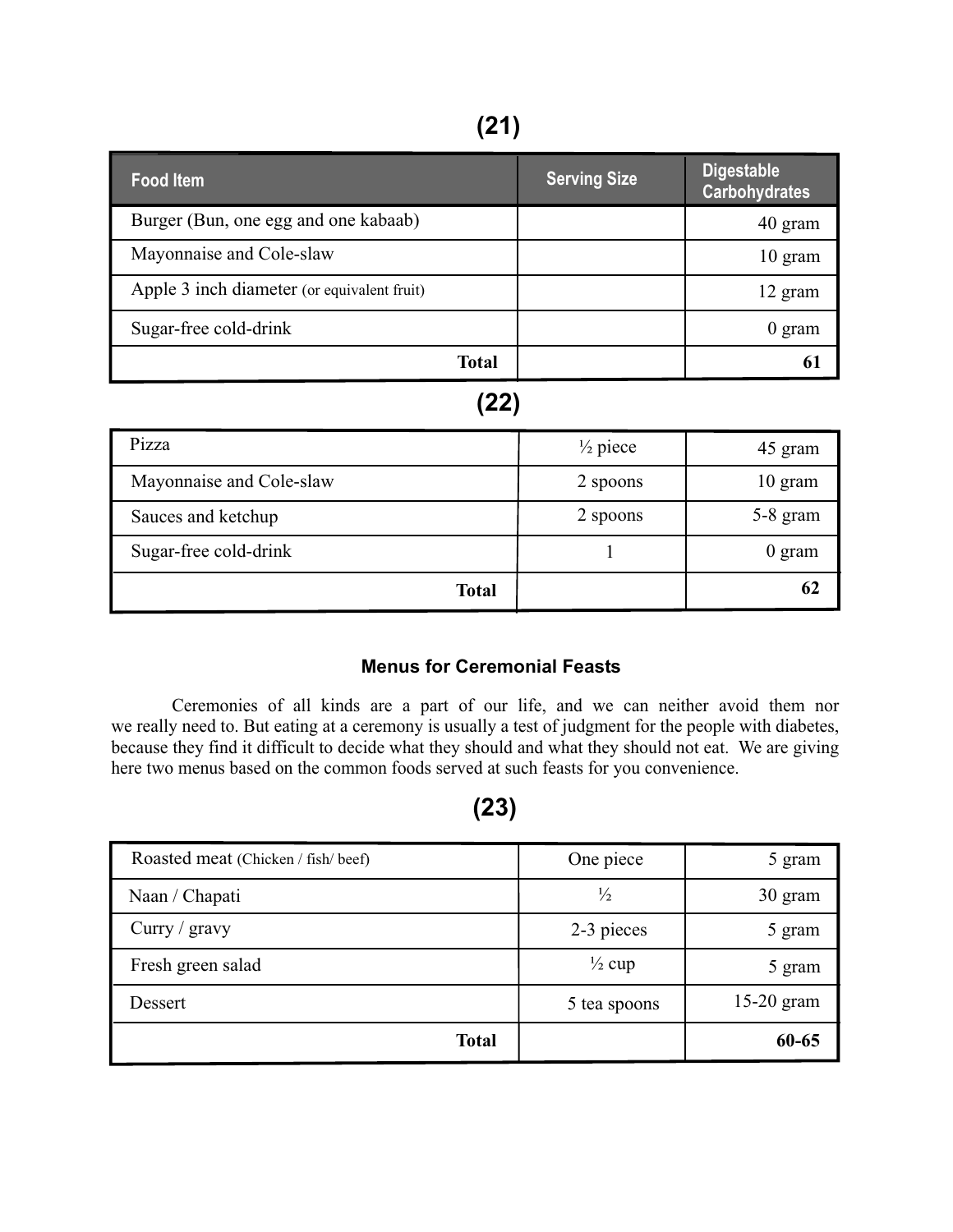|--|

| <b>Food Item</b>  | <b>Serving Size</b> | <b>Digestable</b><br><b>Carbohydrates</b> |
|-------------------|---------------------|-------------------------------------------|
| Seekh Kabaab      | 3                   | 5 gram                                    |
| Pulao             | 1 serving spoon     | 30 gram                                   |
| Curry / gravy     | 2-3 pieces          | 5 gram                                    |
| Fresh green salad | $\frac{1}{2}$ cup   | 5 gram                                    |
| Dessert           | 5 tea spoons        | $15-20$ gram                              |
| <b>Total</b>      |                     | 60-65                                     |

#### **Snacks Containing 25-30 Grams of Carbohydrates**

People with diabetes who are using a blood sugar lowering agent e.g. insulin or sulfonylurea, are generally advised to take 3 smaller snack in the day, in addition to the 3 regular meals. These snacks are advised roughly 3 hours after each major meal. The carbohydrate content of this snack is generally half of the carbohydrate content of the major meal. We are giving here a few menus with 25-30 gram carbohydrates for your convenience, but you can make your own menus by referring to the chart of carbohydrate content of different foods.

| Saltish cookies                        |       | 20 gram |
|----------------------------------------|-------|---------|
| Tea (1/3 milk and 2/3 water, no sugar) | l cup | 4 gram  |
| <b>Total</b>                           |       | 24      |
| (26)                                   |       |         |

| (26)                                    |       |         |
|-----------------------------------------|-------|---------|
| Rusk                                    |       | 15 gram |
| Doodh-Patee (tea leaves boiled in milk) | l cup | 12 gram |
| <b>Total</b>                            |       | 27      |
| ノクフヽ                                    |       |         |

#### **(27)**

| Sweet potato                               | $\frac{1}{2}$ cup | 23 gram |
|--------------------------------------------|-------------------|---------|
| Tea $(1/3$ milk and $2/3$ water, no sugar) | l cup             | 4 gram  |
| <b>Total</b>                               |                   |         |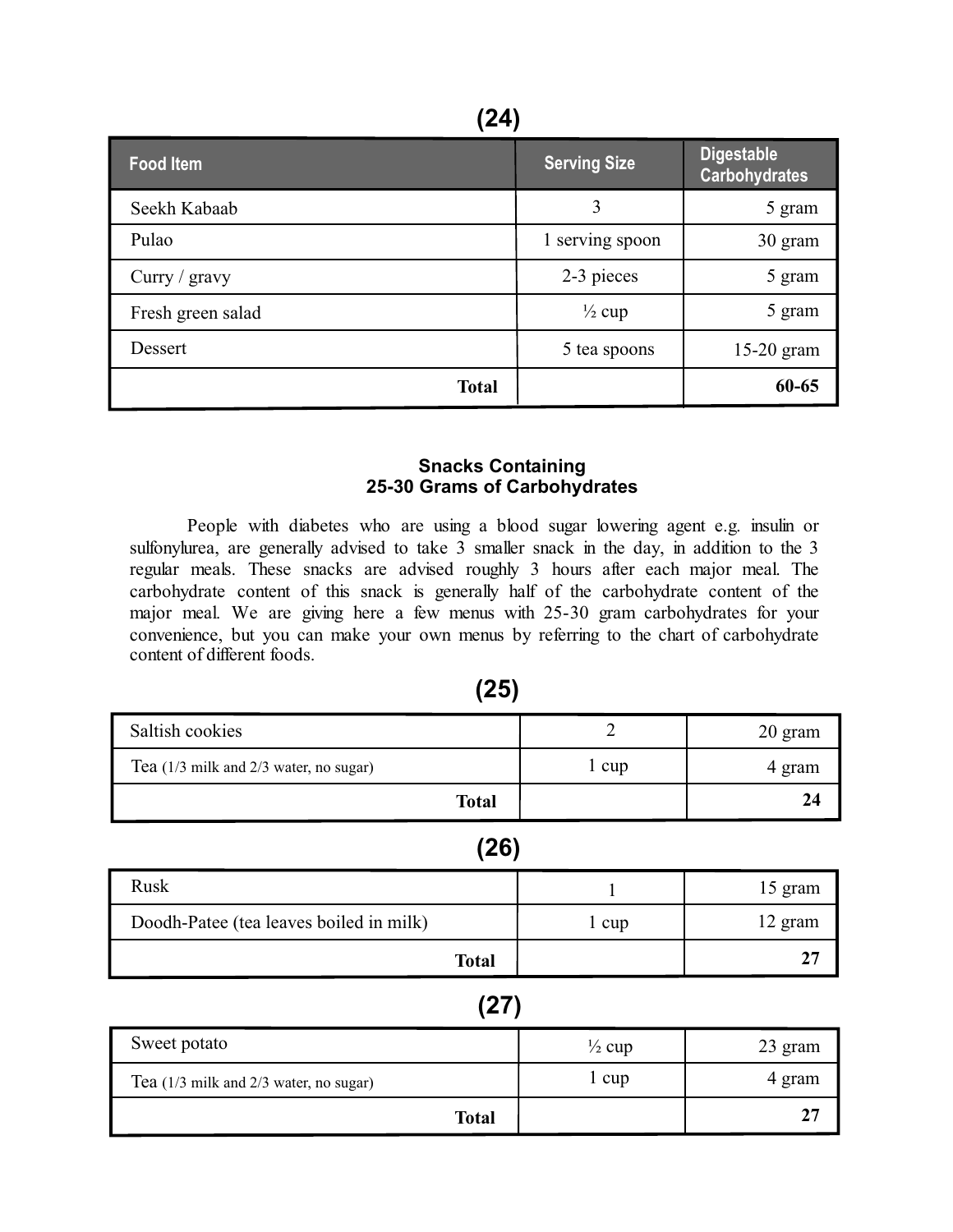| <b>Food Item</b>                               | <b>Serving Size</b> | <b>Digestable</b><br><b>Carbohydrates</b> |
|------------------------------------------------|---------------------|-------------------------------------------|
| Guava (or equivalent other fruit)              | $1 \text{ cup}$     | 14 gram                                   |
| Saltish cookies                                | 1                   | 10 gram                                   |
| Tea (1/3 milk and 2/3 water, no sugar)         | $1 \text{ cup}$     | 4 Gram                                    |
| <b>Total</b>                                   |                     | 28                                        |
| (29)                                           |                     |                                           |
| Nimko (Fried pulses, legumes and pea nuts etc) | 30 gram             | 12 gram                                   |
| Doodh-Patee (tea leaves boiled in milk)        | $1 \text{ cup}$     | 12 gram                                   |
| <b>Total</b>                                   |                     | 24                                        |
| (30)                                           |                     |                                           |
| Chicken patties / chicken roll                 | 1                   | 20 gram                                   |
| Tea $(1/3$ milk and $2/3$ water, no sugar)     | $1 \text{ cup}$     | 4 gram                                    |
| <b>Total</b>                                   |                     | 24                                        |
| (31)                                           |                     |                                           |
| Vegetable patties / vegetable roll             | $\frac{1}{2}$       | 20 gram                                   |
| Tea (1/3 milk and 2/3 water, no sugar)         | $1 \text{ cup}$     | 4 gram                                    |
| <b>Total</b>                                   |                     | 24                                        |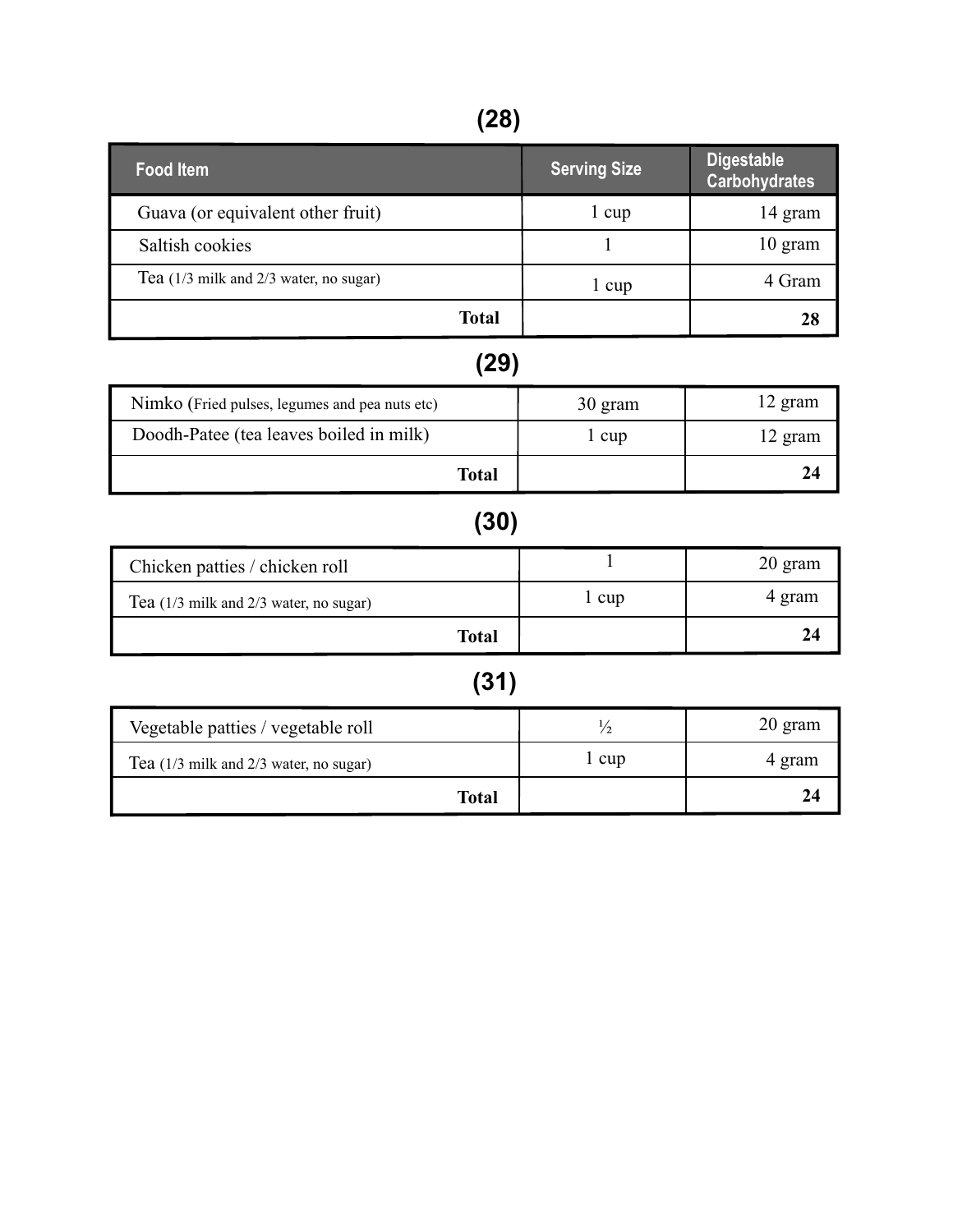#### **Advanced Carbohydrate counting**

This method is very useful for those who take multiple daily injections of rapidly acting insulins, or else are using an insulin pump. The required units of their insulin are linked to the carbohydrate content of their food in such a way that a change in one can be calculated to find a matching change in the other.

You should learn to understand and use the information provided on the canisters of food, as well the use of different measuring devices like, cups and measuring spoons. You will also need to be able to assess the quantity of carbohydrates present in foods served at feasts and restaurants. Having mastered these skills, you maintain the record of your blood sugar, insulin used, and the carbohydrate count of your food for some time, and your health team works out a formula for you which you can use to determine your insulin dose required to neutralize a specific meal.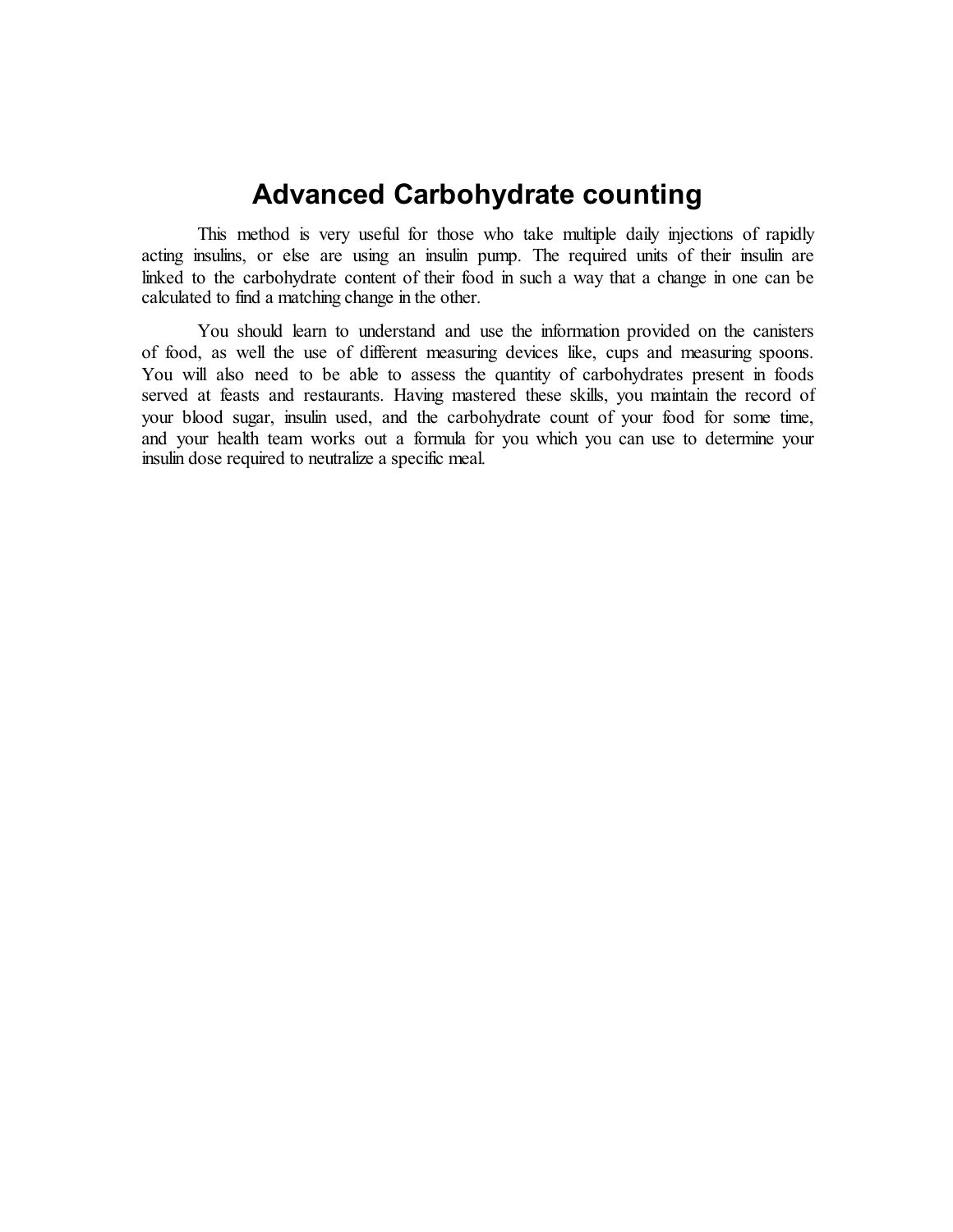| <b>Food Item</b>                                                                                                                                                                   | <b>Serving Size</b>           | <b>Digestable</b><br><b>Carbohydrates</b> |
|------------------------------------------------------------------------------------------------------------------------------------------------------------------------------------|-------------------------------|-------------------------------------------|
| <b>Grains</b>                                                                                                                                                                      |                               |                                           |
| Plain Domestic Chapati (90 G flour)                                                                                                                                                | $\frac{3}{4}$                 | 45 G                                      |
| Plain Tandoori Chapati (110 G flour)                                                                                                                                               | $\frac{3}{4}$                 | 55 G                                      |
| Fermented Tandoori Chapati (110 G flour)                                                                                                                                           | $\frac{3}{4}$                 | 55 G                                      |
| Naan (110 G flour)                                                                                                                                                                 | $\frac{3}{4}$                 | 55 G                                      |
| Plain Prathaa (Deep fried Chapati-90G flour)                                                                                                                                       | $\frac{3}{4}$                 | 45 G                                      |
| Prathaa Stuffed with radish (90G flour)                                                                                                                                            | $\frac{3}{4}$                 | 45 G                                      |
| Prathaa Stuffed with Minced meat (90G flour)                                                                                                                                       | $\frac{3}{4}$                 | 45 G                                      |
| Prathaa Stuffed with potatoes (90G flour)                                                                                                                                          | $\frac{1}{2}$                 | 55 G                                      |
| Rice (cooked / boiled)                                                                                                                                                             | 1 cup                         | 45 G                                      |
| Poori (Deep fried small chapaati-45 G flour)                                                                                                                                       | One                           | 30 G                                      |
| One Ounce Bread slices (bran)                                                                                                                                                      | $\overline{2}$                | 30 G                                      |
| One Ounce Bread slices (white flour)                                                                                                                                               | $\overline{2}$                | 30 G                                      |
| Rusk (plain)                                                                                                                                                                       | $\overline{2}$                | 30 G                                      |
| Rusk (sweetened)                                                                                                                                                                   | $\overline{2}$                | 35 G                                      |
| Boiled / smoked corn kernel                                                                                                                                                        | Medium                        | 30 G                                      |
| <b>Corn Flakes</b>                                                                                                                                                                 | 60 gram                       | 50 G                                      |
| <b>Biscuits</b>                                                                                                                                                                    | $\overline{2}$                | 20G                                       |
|                                                                                                                                                                                    | <b>Milk and Milk Products</b> |                                           |
| Milk / yogurt                                                                                                                                                                      | 1 cup                         | 12 G                                      |
| Cheese (cottage)                                                                                                                                                                   | 30 gram                       | 3G                                        |
| Cheese (cheddar / Mozzarella / Swiss)                                                                                                                                              | 30 gram                       | 1 <sub>G</sub>                            |
| <b>Butter</b>                                                                                                                                                                      | 30 gram                       | 1 <sub>G</sub>                            |
| <b>Vegetables</b>                                                                                                                                                                  |                               |                                           |
| All green leafy vegetables, bottle ground (kaddu), teenda,<br>okra (bhindi) zucchini (kaali toree), bitter ground (karela),<br>egg plant (brinjal / baingan), cabbage, cauliflower | $\frac{1}{2}$ cup cooked      |                                           |
| Peas                                                                                                                                                                               | $\frac{1}{2}$ cup cooked      | 5G                                        |

## **Table of Carbohydrate Content in Common Foods**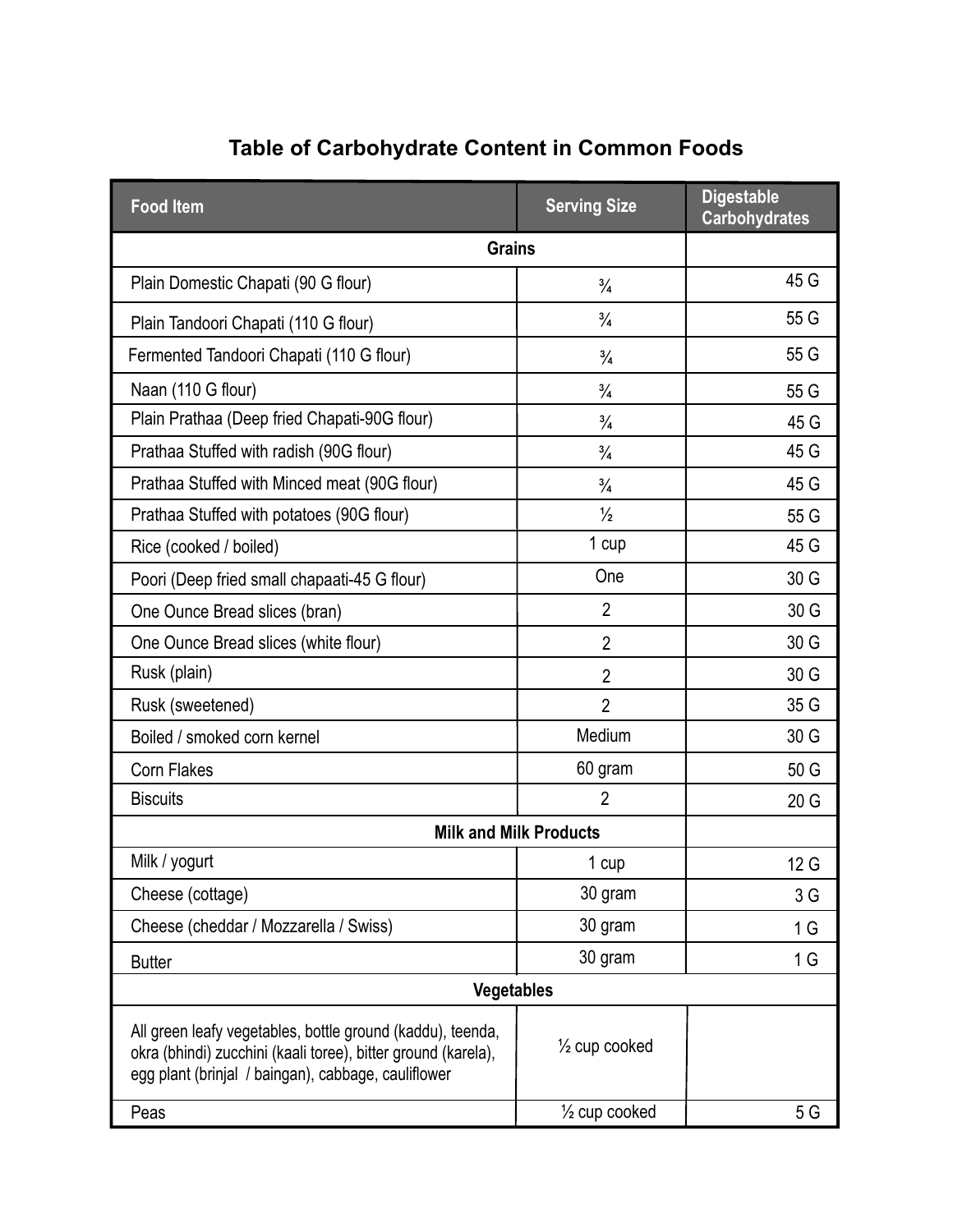| <b>Food Item</b>                               | <b>Serving Size</b>        | <b>Digestable</b><br><b>Carbohydrates</b> |
|------------------------------------------------|----------------------------|-------------------------------------------|
| Potatoes / Arvee                               | $\frac{1}{2}$ cup cooked   | 15 G                                      |
| Sweet potatoes                                 | 1/2 cup cooked             | 23 G                                      |
| Cucumber                                       | 1/ <sub>2</sub> cup Sliced | 6 G                                       |
| Carrot                                         | 1/ <sub>2</sub> cup Sliced | 4 G                                       |
| Radish                                         | 1/ <sub>2</sub> cup Sliced | 1 <sub>G</sub>                            |
| Pumpkin                                        | 1/ <sub>2</sub> cup Sliced | 10 G                                      |
| Winter squash                                  | 1/ <sub>2</sub> cup Sliced | 11 G                                      |
| <b>Pulses and Legumes</b>                      |                            |                                           |
| Pulses / legumes / grams / chick-peas or beans | $\frac{1}{2}$ cup cooked   | 15 G                                      |
| <b>Meat</b>                                    |                            | 10 G                                      |
| Chicken / mutton / beef or fish                | 100 gram                   | 7 G                                       |
| <b>Fruits</b>                                  |                            |                                           |
| Apricot                                        | 100 gram                   | 8 G                                       |
| Papaya                                         | 100 gram                   | 10 G                                      |
| Plums                                          | One medium                 | 8.5 G                                     |
| Orange / Kino / Malta                          | One medium                 | 30 G                                      |
| Strawberry                                     | 1 cup sliced               | 15 G                                      |
| <b>Banana</b>                                  | One medium                 | 27 G                                      |
| Jaaman                                         | 15                         | 15 G                                      |
| Sheh-toot                                      | $\frac{1}{2}$ cup          | 15 <sub>G</sub>                           |
| Watermelon                                     | 1 cup sliced               | 15 G                                      |
| Melon                                          | 1 cup sliced               | 15 G                                      |
| Sarda                                          | 1 cup sliced               | 15 G                                      |
| Garma                                          | 1 cup sliced               | 15 G                                      |
| Faalsa                                         | 1 cup                      | 15 G                                      |
| Loquat                                         | 100 gram                   | 15 G                                      |
| <b>Berries</b>                                 | 100 gram                   | 15 G                                      |
| <b>Dates</b>                                   | $\overline{2}$             | 15 G                                      |
| Grapes                                         | 1/ <sub>2</sub> cup Sliced | 15 G                                      |
| Mango                                          | 100 gram                   | 19.5 G                                    |
| Pineapple                                      | 1 cup sliced               | 7 G                                       |